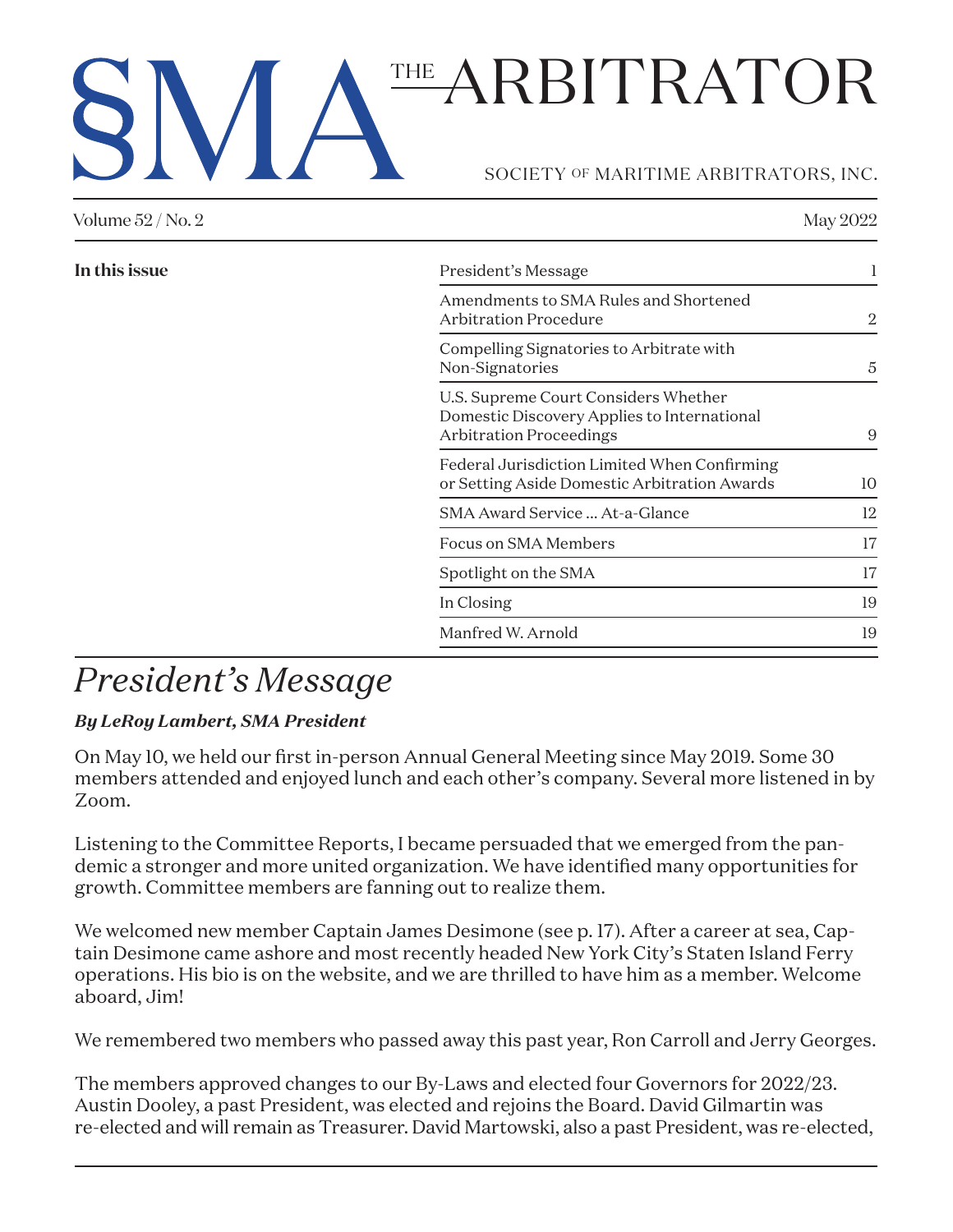and George Tsimis was elected after serving the past year as one of my two appointees. I am pleased to advise that Robert Shaw, a past President, and Sandra Gluck have agreed to serve one-year terms as my appointees for 2022/23. These six members join the four incumbents, Lucienne Carasso Bulow, Molly McCafferty, Dan Schildt, and Soren Wolmar. Soren will continue as Secretary. I continue as President, and Bob Meehan continues as Vice-President. Leaving the Board are Dick Corwin, Michael Northmore and Anne Summers. I thank them for their service on the Board.

Nigel Hawkins completed his one-year ex-officio term as Immediate Past President. Personally and on behalf of the Board and all Members, I thank Nigel for his many years of service as a member and his leadership and example as Governor, Vice-President and as President.

I have completed the appointment of the Committee Chairs for 2022/23. The list of committees and chairs is at p. 18 and will be on the SMA website.

Thank you to Patty Leahy for her tireless efforts on behalf of the SMA.

A special thanks to our Friends & Supporters. Your financial support has been a crucial factor in our efforts to raise our profile and spread the word about the SMA. Thank you!

Chris Nolan, Chair of the MLA ADR Committee, and I are in regular contact and working together on several fronts to promote ADR and, in particular, to mark the 100th anniversary of the passing of the Federal Arbitration Act. Thanks to Chris, his team, and his committee members for all they are doing to promote ADR, including the monthly Zoom "coffee breaks" the third Friday of each month. The next one is Friday, June 17 at 11:30am Eastern: [https://us06web.zoom.](https://us06web.zoom.us/j/6939528652?pwd=dXZoMjJOS2dMT2hFcVVWVEE1bE9Udz09) [us/j/6939528652?pwd=dXZoMjJOS2dMT2hFcV-](https://us06web.zoom.us/j/6939528652?pwd=dXZoMjJOS2dMT2hFcVVWVEE1bE9Udz09)[VWVEE1bE9Udz09](https://us06web.zoom.us/j/6939528652?pwd=dXZoMjJOS2dMT2hFcVVWVEE1bE9Udz09)

We have amended our Rules and the Salvage Rules. Read about the amendments at p. 2. Special thanks to Lucienne Bulow for her leadership during what turned out to be a two-year process.

We will next meet in September for our traditional members-only luncheon to kick off the 2022/23 year.

Vice-President Meehan and I are privileged to continue to lead the SMA and thank all the members for their support and good will.

Have a great summer and see you in September!

hy ut

*LeRoy Lambert President*

### Amendments to SMA Rules and Shortened Arbitration Procedure

*By Lucienne Carasso Bulow, Chair, By-Laws and Rules Committee and Past SMA President, and LeRoy Lambert, SMA President*

During the pandemic, the SMA By-Laws and Rules Committee reviewed and amended the SMA Arbitration Rules and Shortened Arbitration Procedure, and the Salvage Committee reviewed and revised the Salvage Rules. We tackled some long-standing issues to bring the Rules into conformity with present practices and build them for the future while not forgetting our past. We used the SMA-MLA Liaison Committee as a sounding board and received input from other members of the bar, in particular from lawyers active in salvage cases. We also solicited and received input from end-users, and we reviewed the rules of other arbitral organizations, both in the US and abroad. Of course, we also had a spirited back and forth among our committee members.

The Rules are amended as of June 1, 2022, and govern arbitrations arising under agreements entered into on or after that date which provide for the SMA Rules to apply.

In the amendments to the Rules, we spelled out and clarified practices that have become customary, with the possible exception of the changes to Section 11 which will affect non-SMA members serving as arbitrators in arbitrations conducted under the SMA Rules. We highlight below the main changes. The amended Rules and Salvage Rules will be posted on the SMA website.

NOTE: As a result of these amendments becoming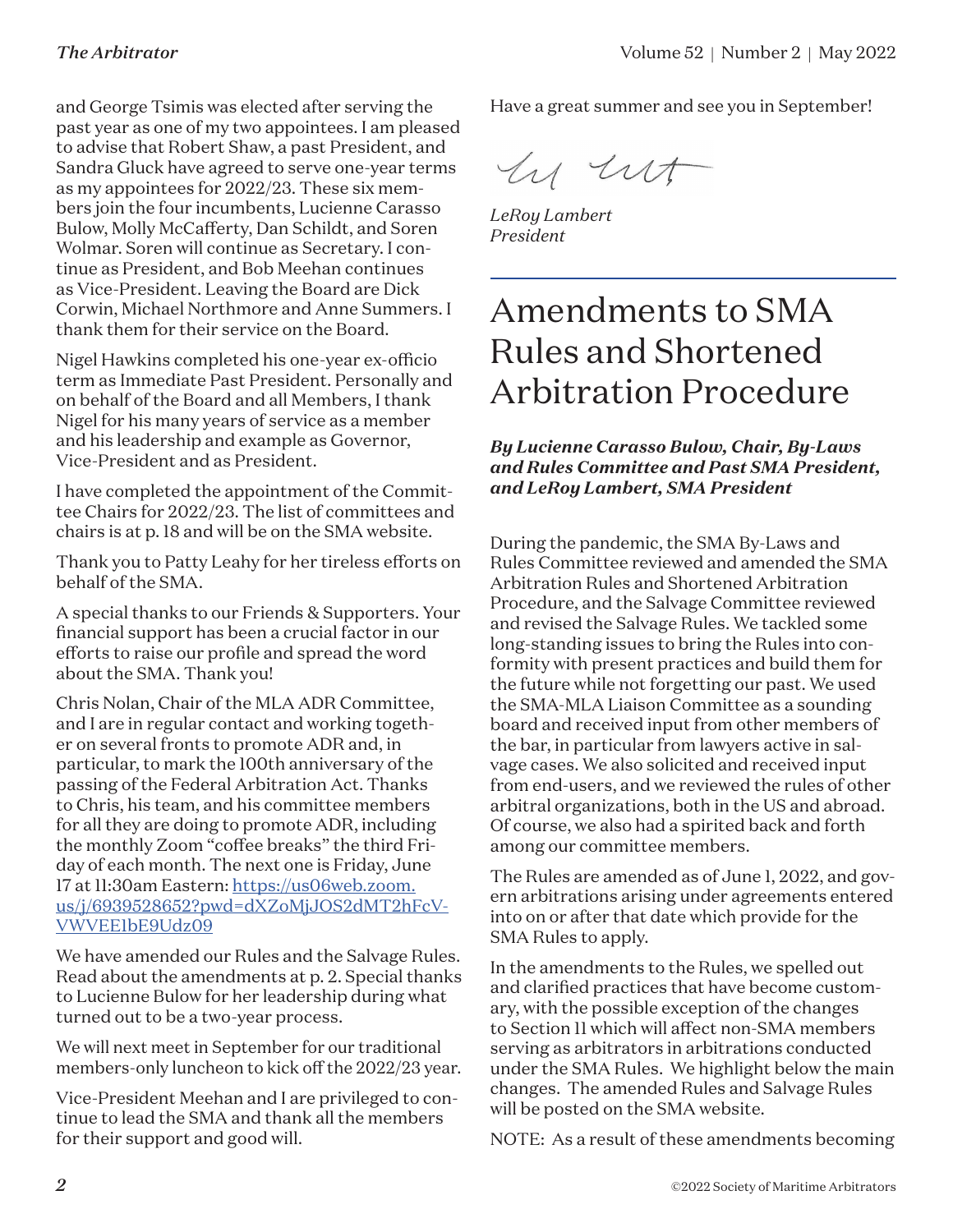effective on June 1, 2022, the Rules and Salvage Rules found in the 8th edition of the "Blue Book" (published 2020) are NO LONGER IN EFFECT. We will publish another "Blue Book" in due course. Meanwhile, however, users should rely on the version of the Rules and Salvage Rules which will be found on the SMA website.

### **Virtual Hearings**

Prior to the pandemic, Section 23 provided: "In those circumstances it deems appropriate, the Panel has the discretion to direct that the testimony of witnesses be taken by video conference or such other electronic means." This was the basis for and allowed us to hold virtual hearings during the pandemic. We have now stated more clearly the option of conducting virtual hearings and use of virtual services.

We have added text to the Preamble which states that all references to "hearings include in-person as well as virtual or telephonic proceedings involving the Arbitrator(s), the parties and any other participants called for and presided over by the Panel."

We have added text to Section 7 ("Site of the Arbitration") stating that a Panel "after consultation with the parties may direct that Hearings (or any one of them) be held virtually, i.e., by conference call, video conference, or other communications technology with participants in one or more places."

### **Discussions with Appointing Counsel/Party about Selection of Third Arbitrator**

Parties to an arbitration have the expectation that their case will be heard by a fair and unbiased panel. Most arbitrations under the SMA Rules are heard by three-person panels, with each party appointing an arbitrator and the two so chosen selecting a Chair. The identity of the Chair is of course important. Many US and international commercial arbitration organizations (including the AAA-ICDR) allow the party and its appointed arbitrator to have an open discussion about the identity of and persons under consideration to serve as Chair. Most arbitration clauses found in our charterparties, however, state that the third arbitrator is to be chosen by the two party-appointed arbitrators. As result, the SMA Code of Ethics, by which each SMA member agrees to abide upon becoming a member, has reflected that restriction.

As non-SMA arbitrators did not have the same restriction as SMA members, there was a perception of unfairness. To eliminate this perception and keep an even playing field, we amended Section 11 of the Rules to clarify what the appointing lawyer/party may discuss with the party appointed arbitrator about the identity of a Chair, **no matter** whether the appointed arbitrator is an SMA member or not. If the SMA Rules apply, any person serving as arbitrator must abide by the provisions of Section 11:

No Arbitrator serving under SMA Rules shall confer with the Arbitrator's appointing party (or its counsel or representative) regarding the selection of the third Arbitrator except as provided herein. At the time of an Arbitrator's appointment, the Arbitrator may ask the appointing party (or its counsel or representative) to identify the parties; to describe the nature of the dispute and the amount(s) involved and, if known, to disclose the names of the other party's counsel or representative and appointed Arbitrator; to provide a copy of the arbitration agreement and the contract containing it; to advise whether the parties' arbitration agreement calls for the third Arbitrator or Umpire to have any particular experience or credentials and to advise whether the arbitration is expected to require formal hearings or to proceed solely on documents and written submissions.

An appointing party (or its counsel or representative) may alert its appointed Arbitrator to the names of any potential third Arbitrator(s) or Umpire(s) to whom the appointing party claims to have a disqualifying objection, the nature of which is to be disclosed. The appointed Arbitrator may take into account any such objections when choosing the third Arbitrator or Umpire with the other party-appointed Arbitrator. Unless the parties' arbitration agreement clearly provides otherwise, no party-appointed Arbitrator shall have any other communication with the parties or their counsel or representatives concerning selection of the third Arbitrator or Umpire.

The amendment also allows the parties to adopt a less restrictive rule in their arbitration agreement; however, if the arbitration agreement incorporates the SMA Rules, amended Section 11 states what may and may not be discussed about the third arbitrator.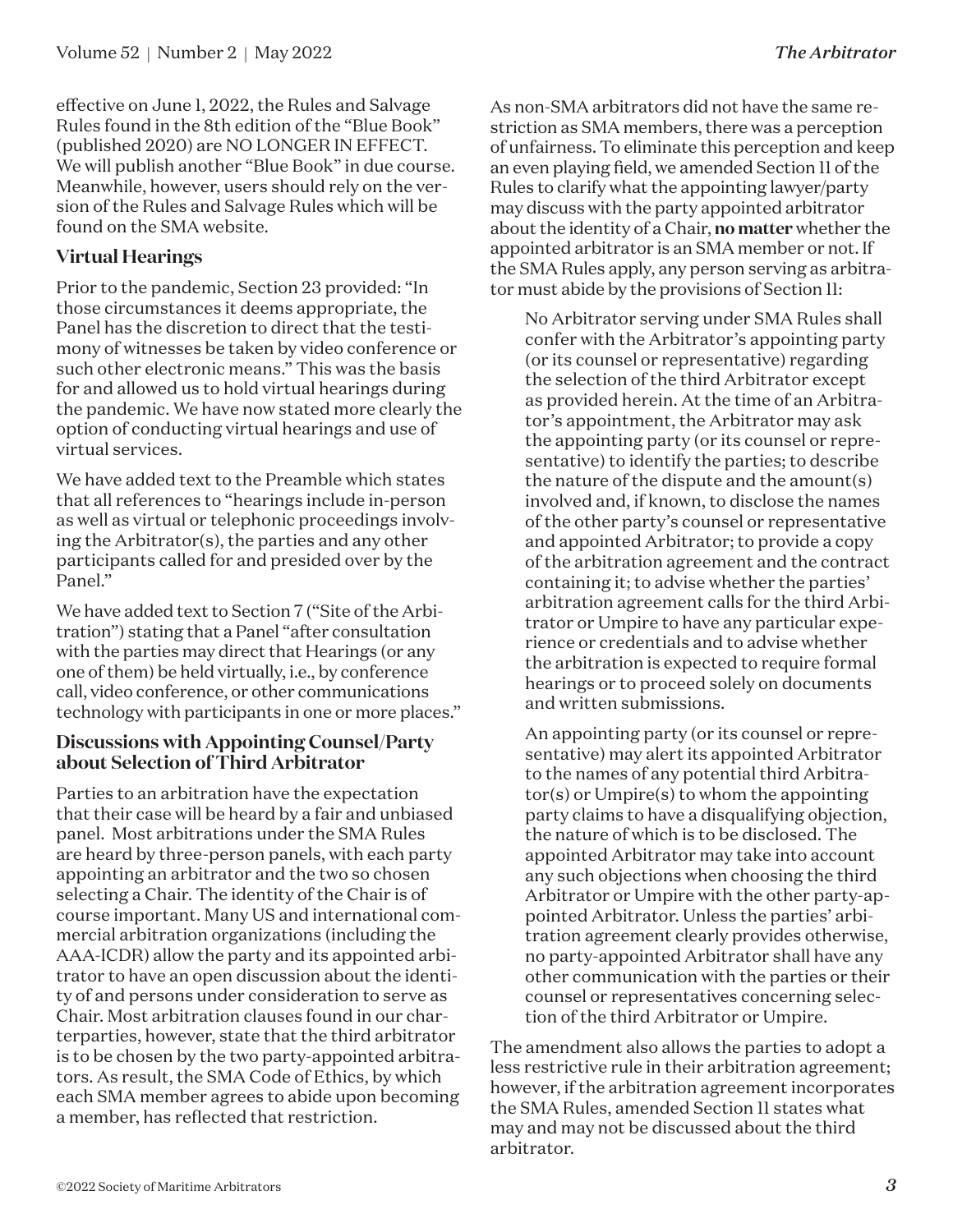The SMA Code of Ethics has been amended accordingly.

### **Arbitrator Oaths**

While existing Section 19 provided for oaths in cases conducted on documents alone, the form of oath in Appendix A was premised on in-person hearings at which the court reporter would administer the oath to the arbitrators. Appendix A now includes a form of oath for use in documents-only arbitrations. Some members and end-users queried the need for oaths, but the Committee concluded the oath added solemnity to the proceeding and that the requirement should be kept.

### **Section 30: Scope of Award**

In several decisions, SMA arbitrators have granted declaratory relief and injunctive relief under the wide powers given to arbitrators at law and in Section 30, but we have now added "declaratory relief" and "injunctive relief for the protection and conservation of property" to codify our power to grant such applications.

### **Sealed Offers of Settlement**

Sealed Offers of Settlement have long been used in SMA arbitrations, but no Rule has ever addressed the practice. Both the Federal Rules of Civil Procedure (FRCP) Section 68 and New York State Civil Practice Law and Rules (CPLR) Section 3221 provide that sealed offers of settlement can be made by Defendants. California Civil Procedure Rule 998 allows such a procedure to be used by both plaintiffs and defendants. Sealed offers are widely used in London and Singapore, where both claimants and respondents may make use of it.

After much discussion, we expanded Section 31 to include a provision for Sealed Offers of Settlement in Section 31(a), (b), (c) and (d). The practice of sealed offers allows a party to try to minimize the legal expenses that it will have to pay if it loses or if the arbitration award is less advantageous to it. Under our Section 31, either the Claimant or the Respondent may make an offer of settlement which is delivered to the Panel Chair or Sole Arbitrator in a sealed envelope to be opened only after the Panel has made its decision. The Sealed Offer can have a consequence for allocation of legal and arbitrator fees when one of the parties makes an offer with a deadline and the other party rejects it. The offeror can put the offer in a sealed envelope

and give it to the Panel Chair or Sole Arbitrator to be opened only after the Panel reaches its decision. If the rejected offer is more advantageous to the rejecting party than what it obtained in the Award, Section 31(d) allows the tribunal to take into account in awarding attorneys' and arbitrators' fees and costs the amount of such fees and costs that could have been saved if the sealed offer had instead been accepted by the deadline.

By codifying the Sealed Offer procedures, we address this practice. The changes do not require a party to use the procedures. As before, a party may choose to do so, but now, if they do so choose, the new provisions govern.

### **Section 37: Arbitrator(s)' Fees**

In Section 37, we have made clear, consistent with present practice, that liability for arbitrator(s)' fees is the joint and several responsibility of the parties. We have also elaborated on charging fees when a case is settled. It is customary that in the event that a case is settled, the arbitrator(s) may charge for the time spent on the case.

### **New Section 38: Arbitrator Immunity**

We added a new Section 38 entitled "SMA and Arbitrator(s)' Immunity" consistent with other domestic and international arbitration rules which have similar provisions.

### **Escrow Terms**

In Appendix C dealing with Escrow Terms, we added language to allow foreign parties to opt out of collecting interest so that, for tax purposes, if they wish their escrowed funds not to earn any income in the U.S. then they now can do so.

### **Shortened Arbitration Procedure; Increased Amounts**

On the Shortened Arbitration Procedure, we clarified that the fixed fee only covers the issuance of one award. We have encountered situations where the arbitrator was required to issue two awards, but the arbitrator's fee was limited to \$3,500. If a second award in the arbitration is required, the arbitrator will be able to charge an additional \$2,500.

We have also increased the maximum arbitrator fixed fee from \$3,500 to \$5,000. If there is a counterclaim, the maximum fixed fee is \$6,000.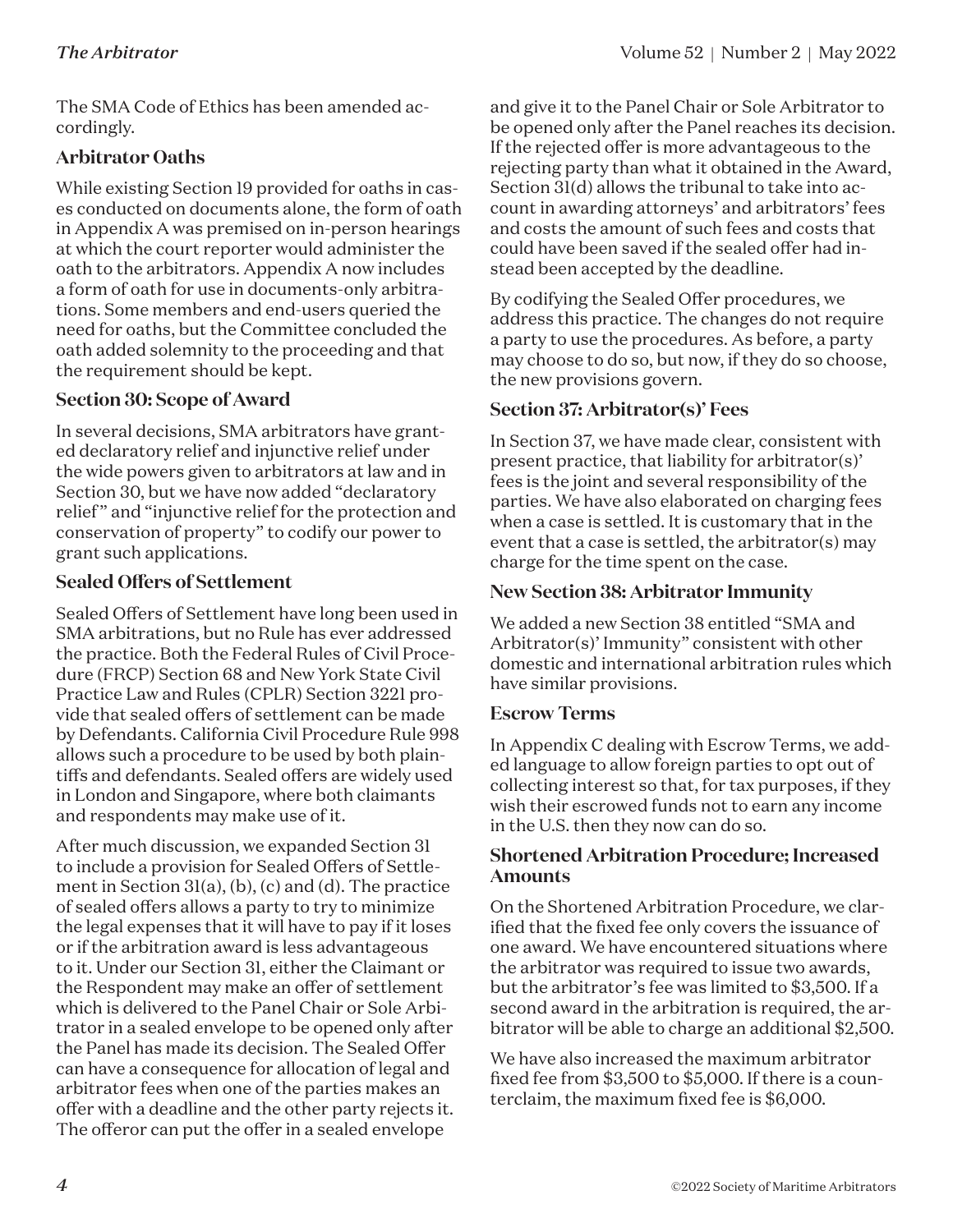The limit on attorney's fees to be awarded is increased from \$4,500 to \$6,000.

### **Amendments to the Salvage Rules**

The changes to the Salvage Rules by the Salvage Committee under the Chairmanship of Captain Thomas F. Fox include:

In Rule I, "claimant" has been changed to "party" to avoid arguments about who is the claimant.

In Rule V, the arbitrator(s)' fees and expenses under the Salvage Rules are now consistent with those in the Shortened Arbitration Procedure:

V. Arbitrator(s) Fee(s) and Expenses

(a) A sole arbitrator's fee shall not exceed \$5,000. In a tripartite proceeding, the fee of each arbitrator shall not exceed \$3,750, except that the chairman shall be entitled to an additional compensation of up to \$1,250. These fees are based upon submissions made pursuant to Section III a) and c) and no hearings. In addition, the arbitrator(s) shall be entitled to reimbursement for the expenses of the arbitration at cost. Alternatively, the arbitrator(s) may charge \$100 in lieu of an accounting of such expenses.

Rule III(d) remains unchanged, and the arbitrators retain the discretion to modify the procedures if a hearing is warranted or there are multiple submissions "beyond those set forth in III(a) and (c). In such case, the fee limits in Rule V do not apply.

In Rule VII, given the increased values of yachts and recreational vessels, we have raised the claim amount that will be adjudicated under the Salvage Rules from \$100,000 to \$250,000.

The Marsalv form has been amended to be consistent with Rule VII of the Rules:

### **MARSALV 2022**

5. Arbitration Rules: All disputes arising out of this Agreement are subject to the applicable rules of the Society of Maritime Arbitrators, Inc. in effect at the time this Agreement was executed, agreed or otherwise deemed to have come into force. However, claims in excess of US\$250,000 shall be subject to the Maritime Arbitration Rules of the Society of Maritime Arbitrators, Inc. in effect at that time. All disputes of US\$250,000 or less will be subject to the Society of Maritime Arbitrators' Salvage Arbitration Rules, unless the Parties specifically agree in writing otherwise. This form is effective as of June 1, 2022.

Earlier editions of Marsalv are no longer in effect and should not be used.

### Compelling Signatories to Arbitrate with Non-Signatories\*

### *By John Fellas\*\**

This article is about non-signatories to arbitration agreements. The issue I address concerns a difference in the approach taken by U.S. courts when a non-signatory seeks to rely on an arbitration clause *against a signatory* versus when a *signatory* seeks to rely on an arbitration clause against a *non-signatory.* When it comes to one particular non-signatory theory — the "intertwined claims" estoppel theory (about which more below) — U.S. courts hold that a non-signatory may rely upon an arbitration clause *against a signatory,* but not the other way around.

In *Thomson-CSF, SA v. Am. Arb. Ass'n,* 64 F.3d 778 (2d Cir. 1995), the U.S. Court of Appeals for the Second Circuit articulated the approach of the courts in this way: "the circuits have been willing to estop a *signatory* from avoiding arbitration with a non-signatory when the issues the *non-signatory* is seeking to resolve in arbitration are intertwined with the agreement that the estopped party has signed" (emphasis in original) — the inference being that courts would not estop a non-signatory from avoiding arbitration with a signatory on an intertwined estoppel theory. But no U.S. case has fully articulated the rationale for this theory or fully explained why these two situations should be treated differently. That is what I propose to do here.

### **Theories for Binding Non-Signatories**

It is well-known that there are various different theories for holding that those who did not sign an arbitration agreement may be bound by, or permitted to rely upon, such agreement. Most of these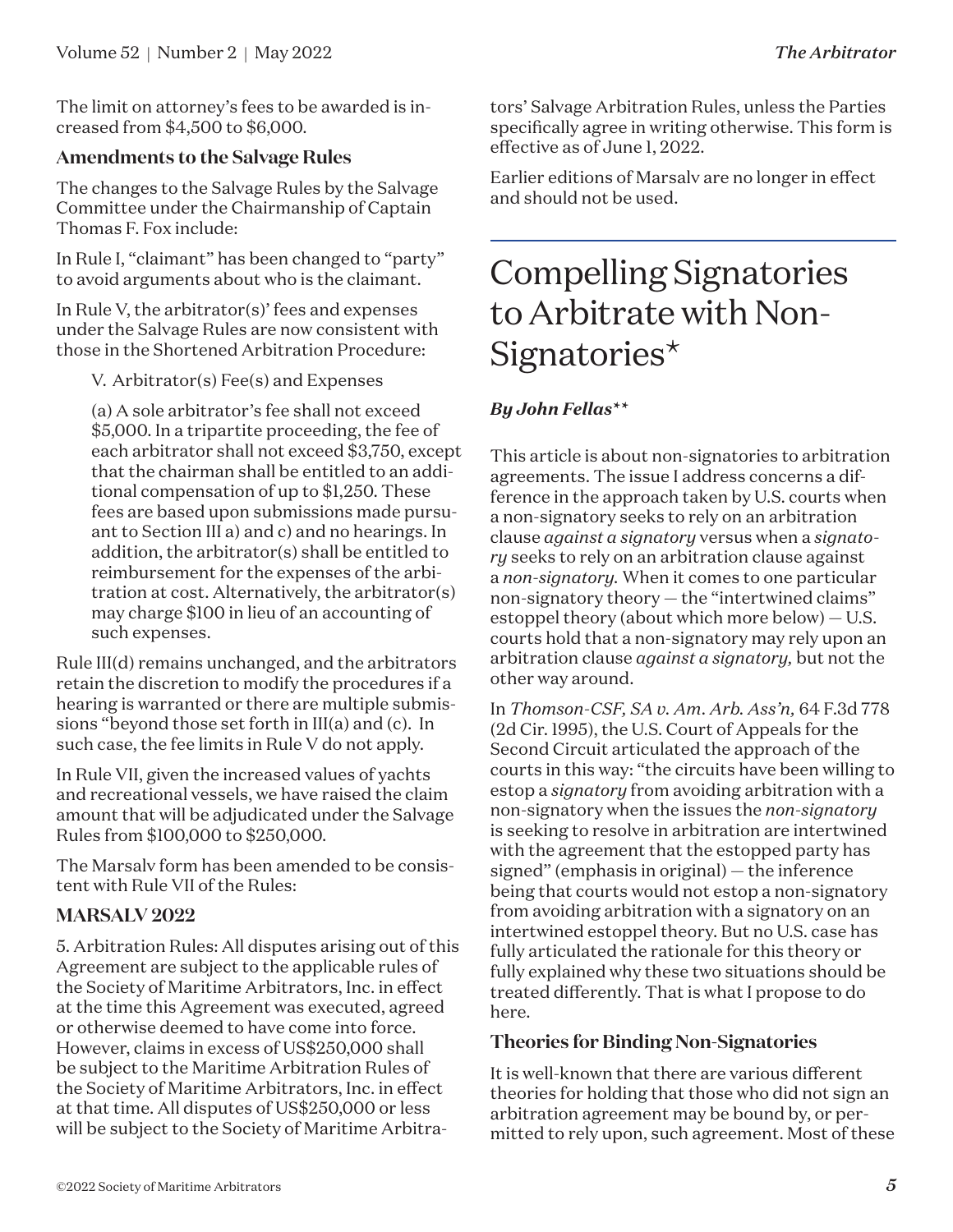theories are not specific to arbitration but apply more generally to all types of contracts, and, as the Second Circuit put it in *Thompson-CSF,* "arise out of common law principles of contract and agency law." The court could have added principles of corporate law to this list. Thus, non-signatories have been permitted to rely upon, or have been held to be bound by, arbitration agreements under principles of contract law (e.g., incorporation by reference, assignment, assumption, the third party beneficiary doctrine), agency law (e.g., where an agent with actual or apparent authority can bind a non-signatory principal), or corporate law (e.g., where a subsidiary can bind a non-signatory parent corporation based upon a piercing of the corporate veil).

In addition to these principles, the doctrine of estoppel has also been relied upon by courts in the non-signatory context. And in *GE Energy Power Conversion Fr. SAS, Corp. v. Outokumpu Stainless,*  U.S. 140 S. Ct. 1637 (2020), the Supreme Court recently held that the New York Convention does not preclude a non-signatory from relying upon domestic law doctrines of estoppel to enforce an arbitration agreement.

### **Estoppel Doctrines**

There are at least two distinct types of estoppel doctrine that apply in the non-signatory context: the "direct benefits" estoppel theory and the "intertwined" estoppel theory. The direct benefits theory bears the hallmark of any estoppel doctrine — prohibiting a party from taking inconsistent positions or seeking to "have it both ways" by "rely[ing] on the contract when it works to its advantage and ignor[ing] it when it works to its disadvantage." *Tepper Realty Co. v. Mosaic Tile Co.,* 259 F.Supp. 688, 692 (SDNY 1966).

The direct benefits doctrine reflects that core principle by preventing a party from claiming rights under a contract but, at the same time, disavowing the obligation to arbitrate in the same contract. As the Second Circuit stated in *MAG Portfolio Consult, GMBH v. Merlin Biomed Grp. LLC,* 268 F.3d 58, 61 (2d Cir. 2001), "where a company 'knowingly accepted the benefits' of an agreement with an arbitration clause, even without signing the agreement, that company may be bound by the arbitration clause."

By contrast, the intertwined estoppel theory looks

not to whether any benefit was received by the non-signatory, but rather at the nature of the dispute between the signatory and the non-signatory, and, in particular, whether "the issues the non-signatory is seeking to resolve in arbitration are intertwined with the agreement that the estopped [signatory] party has signed." *Smith/Enron Cogeneration Ltd. P'ship, Inc. v. Smith Cogeneration Int'l, Inc.,* 198 F.3d 88, 98 (2d Cir. 1999). But this account of the intertwined estoppel theory raises an immediate question: what does it have to with estoppel?

As noted, the intertwined estoppel theory runs only one way; it operates only to estop a *signatory* from avoiding arbitration with a non-signatory. But it is hard to see why the estopped signatory is doing anything that should trigger the estoppel doctrine as it is traditionally understood. After all, the *signatory* is not in any way taking inconsistent positions or trying to have it both ways. If anything, it is the *non-signatory* who is trying to have it both ways.

Take a case where signatory A enters into an arbitration agreement with signatory B, and non-signatory X invokes the intertwined estoppel theory seeking to compel A to arbitrate. In resisting arbitration with non-signatory X, signatory A is not trying to have it both ways at all; A is not trying to take the benefit of one part of its contract with B yet disavowing the rest. To the contrary, A is being perfectly consistent, and sticking precisely to the terms of the contract it entered into, saying in essence: "When I entered into an arbitration agreement, I agreed to arbitrate with signatory B, but never with non-signatory X, and I maintain that contractual position." Indeed, if anyone can be charged with trying to have it both ways, it is non-signatory X. Non-signatory X, who never agreed to arbitrate with A, now claims the benefit of the arbitration clause — and *only* the arbitration clause — contained in a contract to which it is not a party, in order to compel A to arbitrate.

But this only deepens the puzzle. After all, signatory A seeks only to adhere to the terms of its arbitration agreement, which did not include any agreement to arbitrate with non-signatory X. By contrast, non-signatory X claims the benefit of an arbitration clause in a contract it never entered while, at the same time, not purporting to assume any obligations under that contract. Why is it that it is *signatory A* who should be *estopped* from arbitrating with non-signatory X?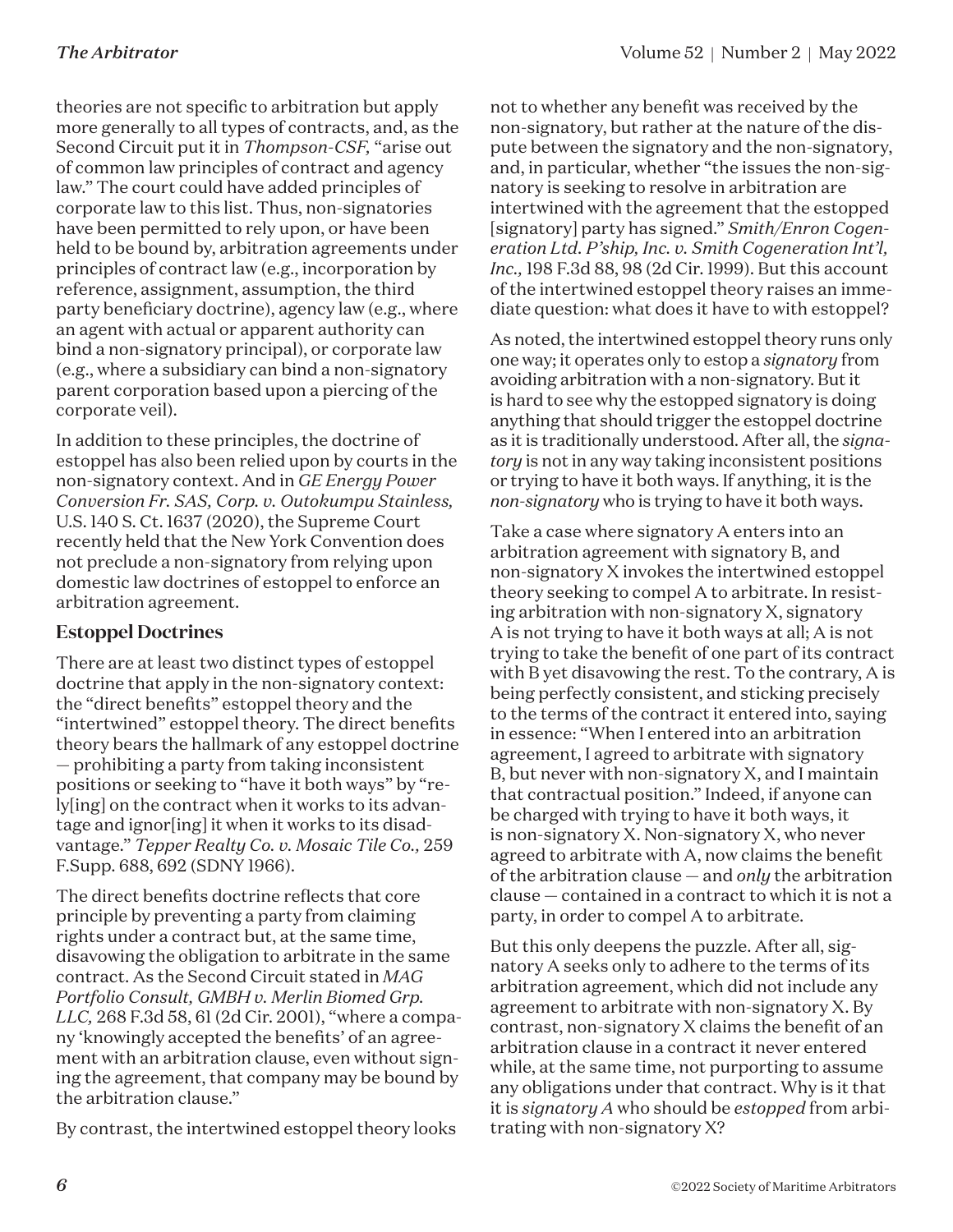### **Rationale for the Intertwined Estoppel Doctrine**

The answer is that, despite it being labelled an "estoppel" theory, the intertwined estoppel doctrine applies despite the absence of the core features that typically trigger estoppel. Rather than being concerned with preventing a party from having it both ways, the true rationale underlying the intertwined estoppel theory is to preserve the efficacy of the arbitration process. It is no surprise, therefore, that the intertwined estoppel doctrine is not one of general application but, rather, has been developed by U.S. courts solely for the arbitration context.

That the intertwined estoppel theory has as its central aim the preservation of the efficacy of the arbitration process is clear when one looks at the typical fact pattern of an intertwined estoppel case. The theory normally finds its occasion when signatory A and signatory B have a dispute — as to which one or other party may have commenced arbitration proceedings — and signatory A commences a lawsuit against non-signatory X in circumstances where *that dispute* is intertwined with the dispute between A and B. Non-signatory X then responds by asking the court to compel A to arbitrate, relying upon the arbitration clause in the agreement between A and B.

Without the intertwined estoppel doctrine, signatory A to an arbitration agreement could easily sidestep its arbitration agreement with signatory B by commencing a lawsuit against a non-signatory party who has some relationship with  $B - for$ example, an agent or employee or officer or board member of a corporation — in connection with the same dispute that is subject to the arbitration agreement. The Seventh Circuit expressed this precise concern in *Hughes Masonry v. Greater Clark Cty. Sch. Bldg.*, 659 F.2d 836, 841 n.9 (7th Cir. 1981) (emphasis added):

we believe Hughes [the signatory], in the peculiar circumstances before us, is estopped from denying J.A. [the non-signatory] the benefit of the arbitration clause with regard to claims that are as intimately founded in and intertwined with the underlying contract obligations as Hughes' claims appear to be here. The outcome urged by Hughes would have the tail wagging the dog, since *it would allow a party to defeat an otherwise valid arbitration clause simply by alleging that an agent of the party* 

*seeking arbitration has improperly performed certain duties under the contract* and thereby committed tort that is so integrally related to the subject of arbitration between the principal parties as to constitute a bar to such arbitration.

Similarly, in *J.J. Ryan Sons v. Rhone Poulenc Tex.,* S.A, 863 F.2d 315 (4th Cir. 1988), the Fourth Circuit permitted a non-signatory parent corporation to compel a signatory to arbitrate for the same reason (emphasis added):

When the charges against a parent company and its subsidiary are based on the same facts and are inherently inseparable, a court may refer claims against the parent to arbitration even though the parent is not formally a party to the arbitration agreement ... . *If the parent corporation was forced to try the case, the arbitration proceedings would be rendered meaningless and the federal policy in favor of arbitration effectively thwarted.*

The same rationale animated the court's decision in *Arnold v. Arnold Corp.,* 920 F.2d 1269, 1281 (6th Cir. 1990). In that case, a signatory to a stock purchase agreement with a corporation commenced a lawsuit against certain non-signatory officers and board members of that same corporation, as well as against the non-signatory broker-dealer that assisted in the stock purchase agreement. The Sixth Circuit affirmed the district court's decision to grant the non-signatories' motion to compel the signatory to arbitrate precisely to preserve the efficacy of the arbitration process. If the signatory "can avoid the practical consequences of an agreement to arbitrate by naming nonsignatory parties as [defendants] in his complaint, or signatory parties in their individual capacities only, the effect of the rule requiring arbitration would, in effect, be nullified." (citation omitted).

It is submitted, therefore, that the rationale for the intertwined estoppel theory has little to do with estoppel as it is traditionally understood but, rather, is to ensure that parties to arbitration agreements do not undermine their effectiveness by commencing collateral litigation about disputes subject to arbitration. After all, when parties commit themselves to arbitration, they are agreeing to resolve a dispute by arbitration *instead of* litigation.

If parties to arbitration agreements were permitted to avoid their obligation to arbitrate by suing a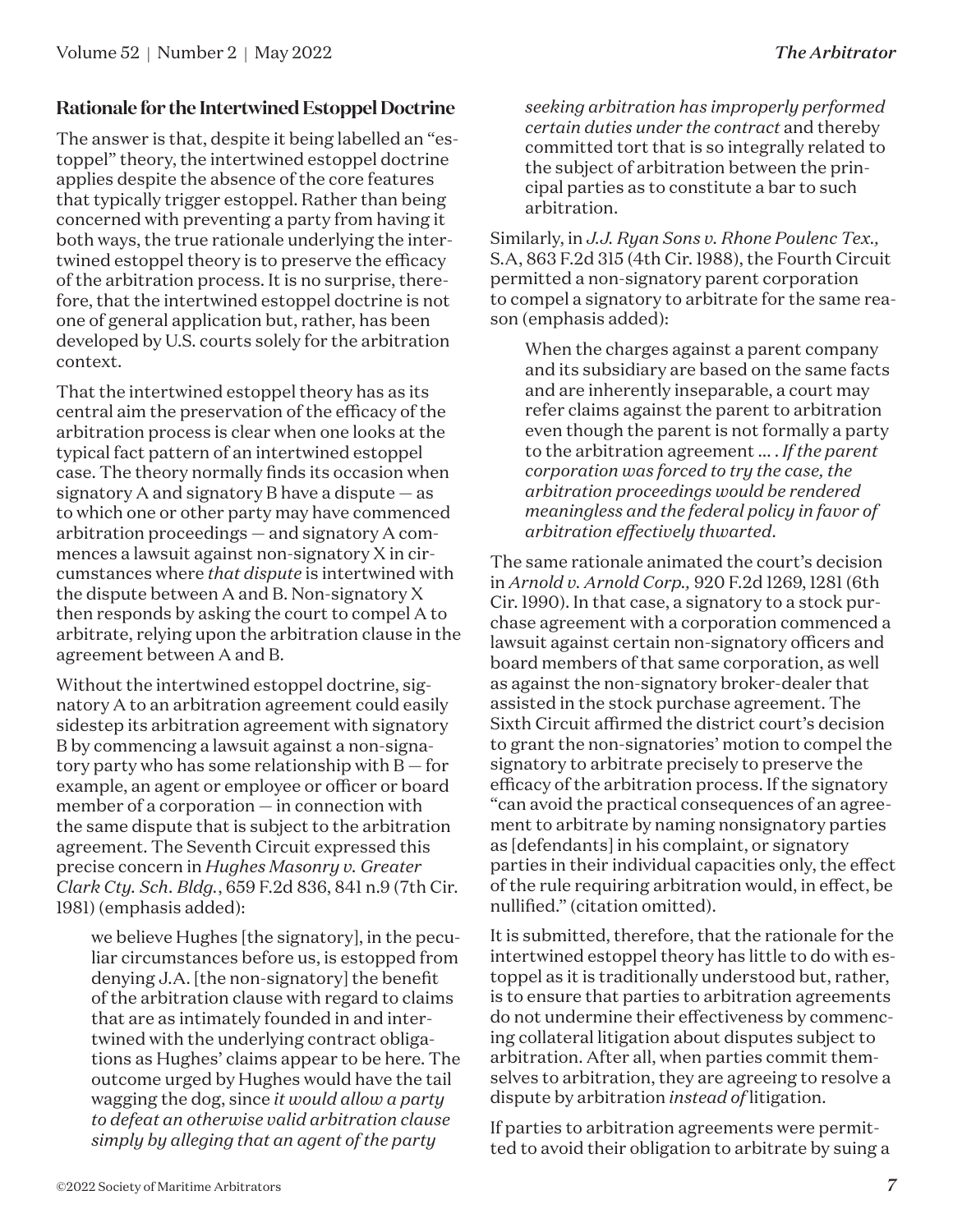non-signatory on a claim intertwined with a dispute governed by an arbitration agreement, this would undermine the viability of the arbitration process. What would be the point in agreeing to resolve a dispute by arbitration if full-bore collateral litigation were an inevitable feature of it?

### **Why the Intertwined Estoppel Theory Operates as a One-Way Street**

While this account of the rationale for the intertwined estoppel theory makes sense as a matter of policy, it brings us back to the fundamental question that we raised at the outset: why does the intertwined estoppel doctrine operate as oneway street, estopping only signatories, but not non-signatories? After all, if a signatory should be compelled to arbitrate with a non-signatory when the dispute between them is intertwined with a dispute subject to arbitration, why not the other way around?

The reason lies in the foundational principle of arbitration, namely, that it "is a matter of consent, not coercion." *Volt Info. Scis., Inc. v. Bd. of Trs.,* 489 U.S. 468, 479 (1989). When it comes to consent, there is a fundamental difference between, on the one hand, a court's decision to compel a signatory to arbitrate with a non-signatory and, on the other, a decision to compel a non-signatory to arbitrate with a signatory.

When a court grants non-signatory X's motion to compel arbitration of a dispute with signatory A (who signed an arbitration agreement with signatory B), there is some element of consent on both sides. First, even though X never signed an arbitration agreement with A, through its motion to compel, X is expressing its consent to arbitrate a dispute with A that is intertwined with the dispute that A agreed to arbitrate with B. Second, while signatory A did not specifically consent to arbitrate with non-signatory X, it did consent to arbitrate a dispute with B that is intertwined with its dispute with X.

Consider the reverse situation, however, where signatory A seeks to compel non-signatory X to arbitrate a dispute that is intertwined with a dispute covered by A's arbitration clause with B. While A — through both its arbitration agreement with B and its motion to compel — expresses its consent to arbitrate both a dispute with B and an intertwined dispute with non-signatory X, X has never

expressed any consent to arbitrate with anyone.

Thus when a non-signatory seeks to compel a signatory to arbitrate, there is some element of consent on both sides. By contrast, when a signatory seeks to compel a non-signatory to arbitrate, there is only consent on one side  $-$  by the signatory. In *Thomson-CSF,* the Second Circuit affirmed the district court's decision to deny a signatory's motion to compel a non-signatory to arbitrate on an intertwined estoppel theory precisely because "[a]t no point did Thomson [the non-signatory] indicate a willingness to arbitrate with E S [the signatory]. Therefore, the district court properly determined these estoppel cases to be inapposite and insufficient justification for binding Thomson to an agreement that it never signed."

### **Conclusion**

It is worth stressing, however, that the intertwined estoppel doctrine sits uneasily with the foundational principle of arbitration noted above — namely that arbitration "is a matter of consent, not coercion." Yes, it is the case that signatory A agreed to arbitrate a dispute with signatory B. And it is also the case that the dispute non-signatory X seeks to arbitrate with signatory A is factually intertwined with the dispute that A agreed to arbitrate with B.

However, the inescapable fact remains that A never specifically agreed to arbitrate any dispute with non-signatory X. Notwithstanding the absence of this robust form of consent, in applying an intertwined estoppel doctrine, the primary aim of the courts is to preserve the efficacy of the arbitration process, by ensuring that a party who entered into an arbitration agreement does not avoid its obligation to arbitrate by commencing collateral litigation against a non-signatory to that agreement.

- Reprinted with permission from the March 28, 2022, edition of the NEW YORK LAW JOURNAL © 2022 ALM. All rights reserved. Further duplication without permission is prohibited.
- \*\* John Fellas is an arbitrator with Fellas Arbitration and an adjunct professor of law with New York University School of Law. He can be reached at [fellas@fellasarbitration.com](http://fellas@fellasarbitration.com)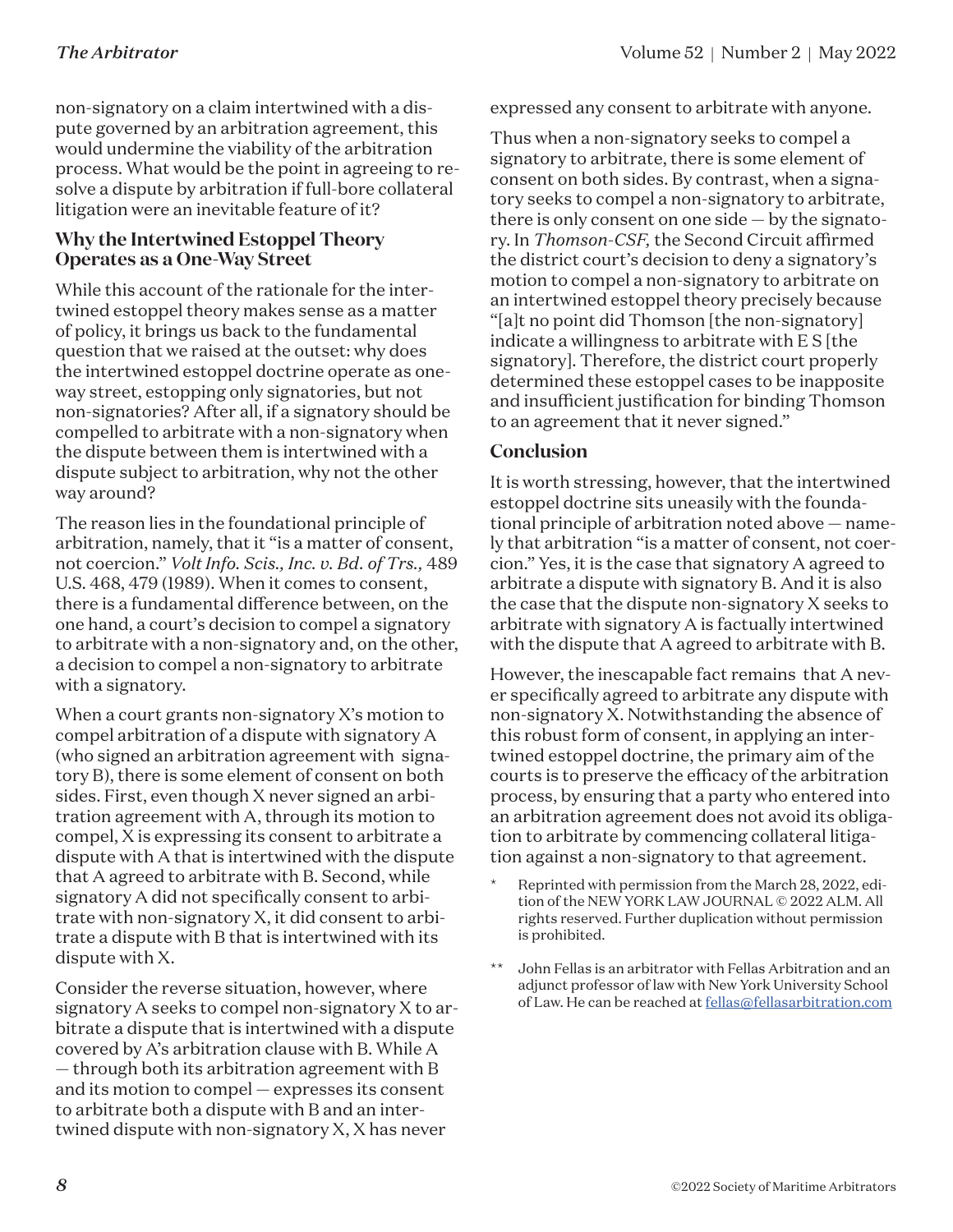### U.S. Supreme Court Considers Whether Domestic Discovery Applies to International Arbitration Proceedings\*

*By Ollie Armas, Partner and Global Head of International Arbitration Practice, Sam Zimmerman, Senior Associate, Mike Jacobson, Counsel, David Michaeli, Counsel, Katherine Wellington, Senior Associate, Dana Raphael, Associate, Hogan Lovells US LLP*

On March 23, 2022, the Supreme Court heard arguments on the challenges to whether international arbitrations, including private commercial arbitration and investor-state arbitration, qualify as "foreign or international tribunal[s]" under 28 U.S.C. § 1782. We summarize what has happened so far and what are the possible implications related to discovery in international arbitrations.

### **What has happened**

The Supreme Court heard two hours of oral argument on March 23, 2022 in consolidated cases *ZF Automotive US v. Luxshare* and *AlixPartners LLP v. Fund for Protection of Investor Rights in Foreign States.* At issue is whether international arbitrations, including private commercial arbitration and investor-state arbitration, qualify as "foreign or international tribunal[s]" under 28 U.S.C. §1782, the federal statute enabling U.S. federal district courts to order discovery assistance for litigants before such tribunals. The U.S. Courts of Appeals for the Second, Fifth, and Seventh Circuits have held that private commercial arbitration does not qualify for discovery assistance under §1782, while the Fourth and Sixth Circuits have extended the statute to private arbitration. But the Courts of Appeals agree that investment treaty arbitrations are eligible for §1782 discovery, so the Supreme Court's decision to review AlixPartners came as somewhat of a surprise.

Section 1782 does not define the phrase "foreign or international tribunal." In their briefing, the petitioners (ZF Automotive and AlixPartners) said the phrase refers to tribunals created by foreign governments that exercise governmental authority. Private commercial and investor state arbitrations do not fit that definition, so petitioners say they may not obtain discovery under §1782. The respondents (Luxshare and the Fund) urged the Court to read the text broadly to encompass private arbitrations. The Biden Administration, which submitted an amicus brief and argued in support of ZF Automotive and AlixPartners, urged the Court to adopt a bright line rule excluding any kind of arbitration from §1782 discovery.

### **Key points from oral argument**

Oral argument began by focusing on the statutory text. Chief Justice Roberts and Justice Kagan were skeptical that the language "foreign tribunal" naturally requires government affiliation, suggesting that it could also include tribunals established under the law of another country. The petitioners responded that the Court should read "foreign tribunal" as a whole rather than chopping the phrase into individual words. The petitioners explained that the statute's focus on governmental adjudicators was evident from its purpose of enhancing cooperation with foreign countries, including quasi-judicial agencies. Deputy Solicitor General Edwin Kneedler, arguing for the government, agreed that the statute was meant to facilitate cooperation with foreign governments and is most naturally read as referring to courts or bodies exercising official governmental authority.

The Justices also highlighted the difference between the two types of arbitration at issue: private commercial arbitration and treaty-based investor-state arbitration. Chief Justice Roberts noted that investor-state arbitration seemed "quite different," because the arbitral panel was created by the government. Kneedler explained that the government saw the two as "functionally the same," because a foreign state is like a private actor when it agrees to private arbitration and private tribunals lack sovereign power. Justice Sotomayor asked whether an arbitral panel selected by an international body like the World Trade Organization, which has a dispute settlement plan between states, would qualify as a governmental tribunal where states submit to its jurisdiction. AlixPartners conceded that such an entity would qualify as governmental. Kneedler likewise acknowledged that §1782 might apply where foreign states establish a formal standing body with arbitrators selected by the governments but said that situation was not at issue here.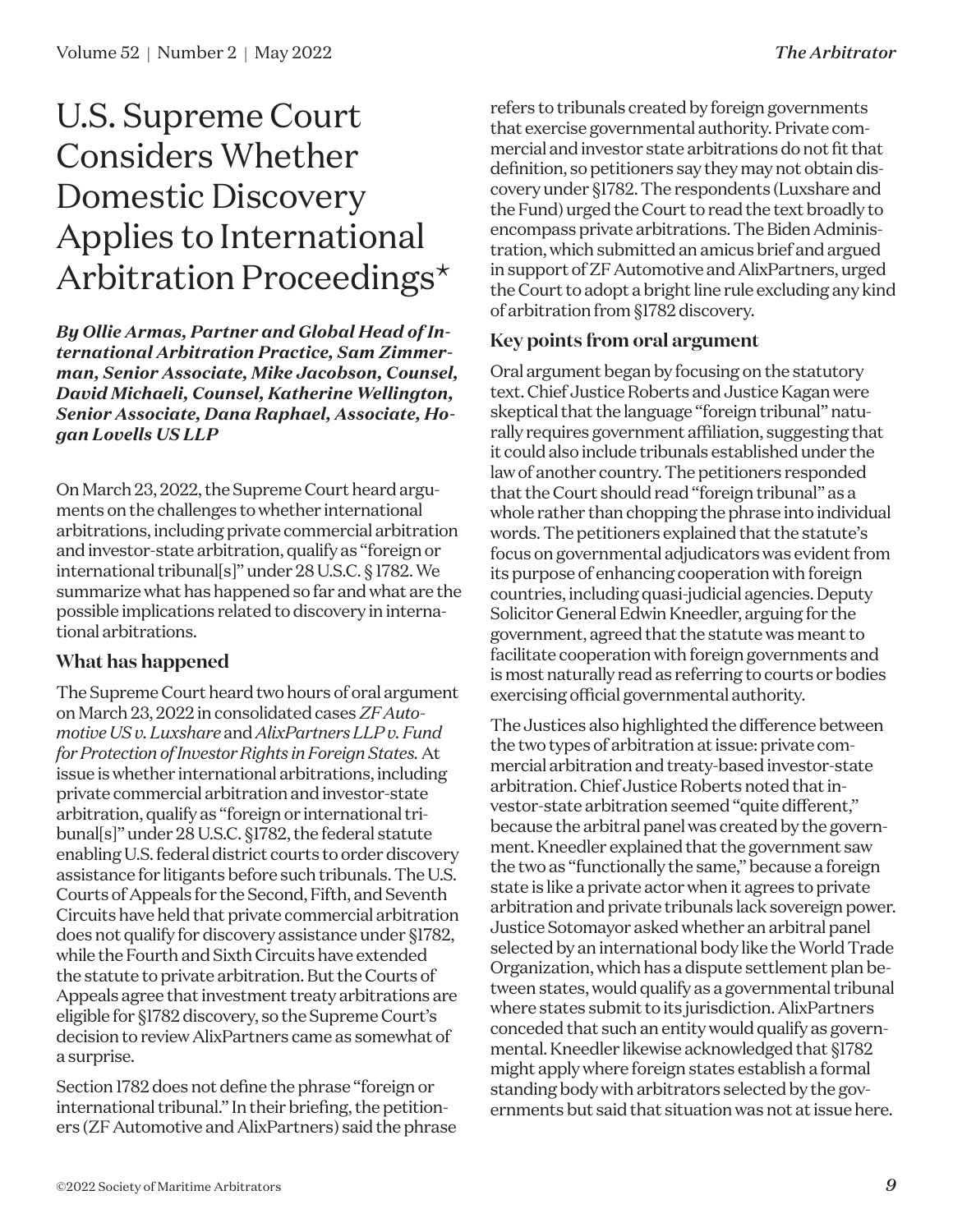The argument also focused heavily on the issue of comity. The litigants disagreed as to whether discovery access in arbitrations would promote reciprocal access for U.S. litigants before foreign tribunals. The respondents argued that comity is not purely transactional and is also about respect for foreign tribunals. In any event, they pointed out that reciprocating countries like the U.K. are major locations for international arbitrations. Kneedler disagreed, arguing that U.S. involvement in foreign arbitrations risked undermining international comity by creating the potential for friction and controversy on issues that did not involve the United States.

Several Justices questioned how investor-state arbitration undermines comity, given that foreign states agree to such arbitration by treaty. Justice Sotomayor and Justice Kavanaugh repeatedly pressed that issue, and Justice Barrett questioned whether countries' expectations are relevant in determining the status of an arbitral body. Kneedler argued that foreign governments adopt treaty-based arbitration to simplify and depoliticize dispute resolution by removing issues from one state's court system. He said U.S. intrusion into private disputes undermines these goals. The respondents disagreed and asserted a broader view of comity, one they said the Supreme Court had previously recognized as advanced by international arbitration.

The advocates and Justices also focused on potential asymmetry in discovery for domestic and international arbitration. In petitioners' view, granting broad discovery access in international arbitration was incongruous with the rules limiting discovery in domestic arbitration, undermining comity and encouraging foreign litigants to seek U.S.-based discovery. In response to concerns that a broad reading would encourage abuse of §1782, Justice Breyer asked whether discovery could be limited to requests by the foreign arbitrator. The respondents agreed that was one way to prevent abuse; they also argued that parties and tribunals could limit or prohibit discovery by agreement or arbitration rules. The petitioners disagreed, arguing that §1782 allows applicants to request discovery before proceedings begin, meaning that courts would be left to guess the preferences of hypothetical arbiter panels.

### **What this means**

It is difficult to forecast what the Court will decide, although the Court seemed most likely to hold that private commercial arbitration is not eligible for §1782 discovery. On the issue of investor-state arbitration, several Justices were candid about the difficulties presented, and most of the argument was devoted to that issue. Justice Breyer was concerned about the prospect of subsequent litigation asking the Court to determine whether particular arbitrations qualify as governmental and thus eligible for §1782 discovery, should the Court adopt petitioners' view of the statute. Justice Gorsuch asked whether the Court should err in the direction of allowing the political branches to first decide if §1782 extended to arbitration. Justice Kagan said that "of all the parties," the government is "the expert in international comity," and the Court is likely to afford significant weight to the government's view that investor-state arbitration falls outside the scope of §1782. Justice Alito asked no questions, and Justice Thomas was absent from argument while recovering from an illness.

The Supreme Court is likely to rule on this matter by June 2022.

This article was originally published in Hogan Lovells Engage on March 25, 2022, and is reprinted here with permission. [https://www.engage.ho](https://www.engage.hoganlovells.com/knowledgeservices/viewContent.action?key=Ec8teaJ9VaolNw7QHhjrx8xgHJMKLFEppVpbbVX%2B3OXcP3PYxlq7sZUjdbSm5FIetvAtgf1eVU8%3D&nav=FRbANEucS95NMLRN47z%2BeeOgEFCt8EGQ0qFfoEM4UR4%3D&emailtofriendview=true&freeviewlink=true)[ganlovells.com/knowledgeservices/viewContent.](https://www.engage.hoganlovells.com/knowledgeservices/viewContent.action?key=Ec8teaJ9VaolNw7QHhjrx8xgHJMKLFEppVpbbVX%2B3OXcP3PYxlq7sZUjdbSm5FIetvAtgf1eVU8%3D&nav=FRbANEucS95NMLRN47z%2BeeOgEFCt8EGQ0qFfoEM4UR4%3D&emailtofriendview=true&freeviewlink=true) [action?key=Ec8teaJ9VaolNw7QHhjrx8xgHJM-](https://www.engage.hoganlovells.com/knowledgeservices/viewContent.action?key=Ec8teaJ9VaolNw7QHhjrx8xgHJMKLFEppVpbbVX%2B3OXcP3PYxlq7sZUjdbSm5FIetvAtgf1eVU8%3D&nav=FRbANEucS95NMLRN47z%2BeeOgEFCt8EGQ0qFfoEM4UR4%3D&emailtofriendview=true&freeviewlink=true)[KLFEppVpbbVX%2B3OXcP3PYxlq7sZUjdbSm-](https://www.engage.hoganlovells.com/knowledgeservices/viewContent.action?key=Ec8teaJ9VaolNw7QHhjrx8xgHJMKLFEppVpbbVX%2B3OXcP3PYxlq7sZUjdbSm5FIetvAtgf1eVU8%3D&nav=FRbANEucS95NMLRN47z%2BeeOgEFCt8EGQ0qFfoEM4UR4%3D&emailtofriendview=true&freeviewlink=true)[5FIetvAtgf1eVU8%3D&nav=FRbANEucS95NML-](https://www.engage.hoganlovells.com/knowledgeservices/viewContent.action?key=Ec8teaJ9VaolNw7QHhjrx8xgHJMKLFEppVpbbVX%2B3OXcP3PYxlq7sZUjdbSm5FIetvAtgf1eVU8%3D&nav=FRbANEucS95NMLRN47z%2BeeOgEFCt8EGQ0qFfoEM4UR4%3D&emailtofriendview=true&freeviewlink=true)[RN47z%2BeeOgEFCt8EGQ0qFfoEM4UR4%3D&email](https://www.engage.hoganlovells.com/knowledgeservices/viewContent.action?key=Ec8teaJ9VaolNw7QHhjrx8xgHJMKLFEppVpbbVX%2B3OXcP3PYxlq7sZUjdbSm5FIetvAtgf1eVU8%3D&nav=FRbANEucS95NMLRN47z%2BeeOgEFCt8EGQ0qFfoEM4UR4%3D&emailtofriendview=true&freeviewlink=true)[tofriendview=true&freeviewlink=true](https://www.engage.hoganlovells.com/knowledgeservices/viewContent.action?key=Ec8teaJ9VaolNw7QHhjrx8xgHJMKLFEppVpbbVX%2B3OXcP3PYxlq7sZUjdbSm5FIetvAtgf1eVU8%3D&nav=FRbANEucS95NMLRN47z%2BeeOgEFCt8EGQ0qFfoEM4UR4%3D&emailtofriendview=true&freeviewlink=true)

### Federal Jurisdiction Limited When Confirming or Setting Aside Domestic Arbitration Awards\*

### *By Marisa Marinelli, Partner, and Arantxa Cuadrado, Associate, Holland & Knight LLP*

### **Highlights**

• Federal jurisdiction may not be available for petitions to confirm or vacate a domestic arbitration award when the only basis for jurisdiction is that the underlying dispute involves a federal question.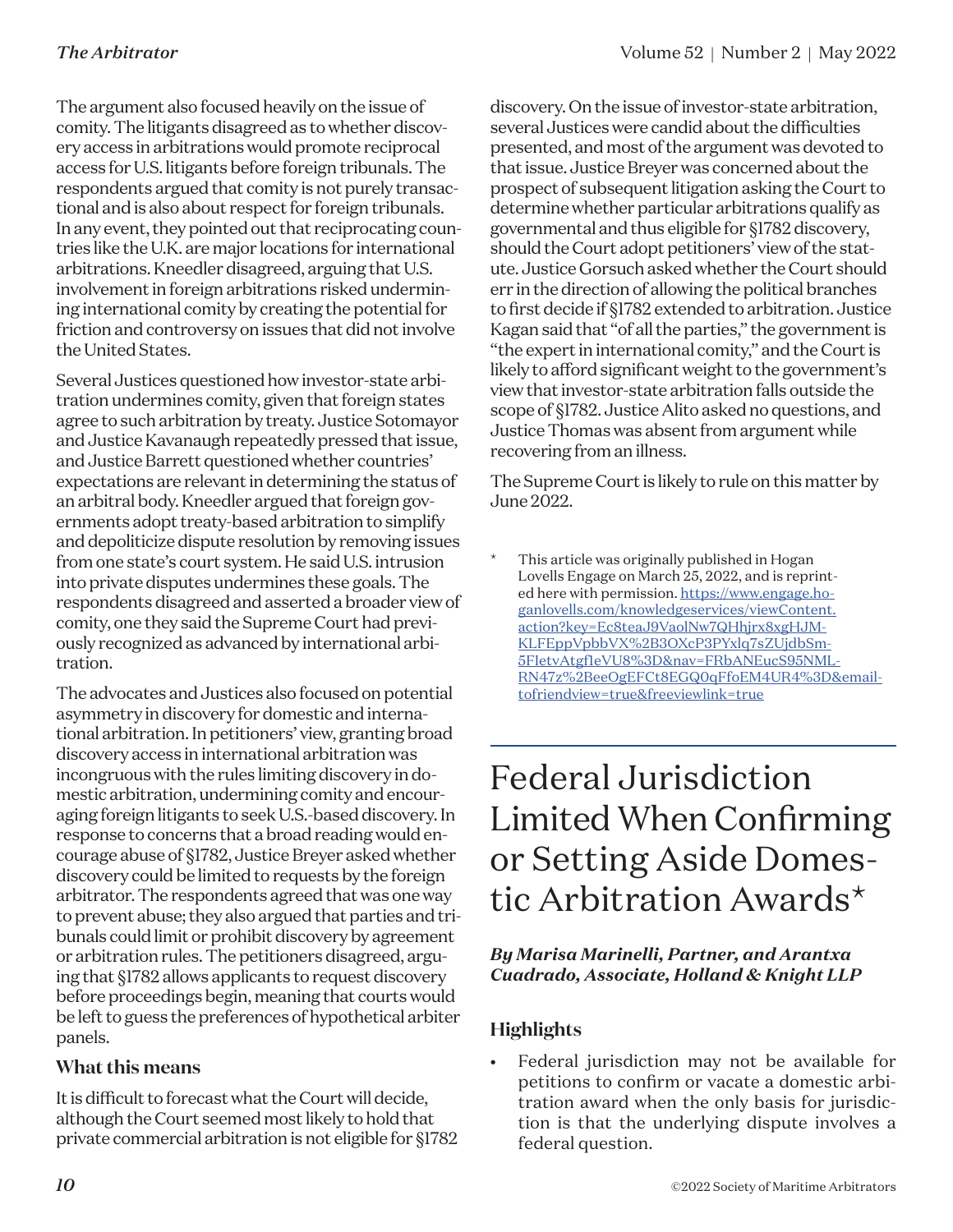• The Supreme Court held that the "look through" approach is limited to petitions under Section 4 and refused to extend it to petitions under Sections 9 and 10 of the Federal Arbitration Act (FAA).

In a recent decision involving arbitration, the U.S. Supreme Court held that federal courts do not have subject-matter jurisdiction to confirm or vacate a domestic arbitration award under Sections 9 and 10 of the Federal Arbitration Act (FAA) when the only basis for jurisdiction is that the underlying dispute involves a federal question. In so doing, the court eschewed extending the "look through" provision of Section 4 of the FAA, which allows a court to look at the subject matter of the underlying dispute when determining whether it has jurisdiction to hear a motion to compel arbitration, to a motion to confirm or vacate an award. The case is *Denise A. Badgerow, v. Greg Walters, et al.,* No. 20–1143, 2022 WL 959675 (U.S. Mar. 31, 2022).

### **Background**

Denise Badgerow, an associate financial advisor with a Louisiana financial service company, initiated a Financial Industry Regulatory Authority (FINRA) arbitration proceeding against the three principals of the corporation after her termination. Badgerow sought damages for tortious interference of contract and for violation of Louisiana's whistleblower law. The FINRA panel dismissed all of her claims with prejudice.

Badgerow then filed a petition in Louisiana state court to vacate the arbitration award. The defendants removed the action to federal court, and Badgerow filed a motion to remand, asserting that the federal court lacked subject-matter jurisdiction over the petition to vacate. The district court held that it had subject-matter jurisdiction over the petition to vacate, denied remand and denied vacatur of the FINRA arbitration award. The U.S. Court of Appeals for the Fifth Circuit affirmed, and Badgerow petitioned for a writ of certiorari before the Supreme Court.

### **The "Look Through" Approach**

The issue before the Supreme Court was whether the district court had jurisdiction over the petition to confirm or vacate the FINRA arbitration award because the parties' underlying substantive dispute would have fallen within the federal court's jurisdiction, or conversely, whether the federal

court was prohibited from "looking through" to the underlying dispute to establish federal subject-matter jurisdiction over a petition to confirm or vacate an arbitration award under Sections 9 and 10 of the FAA.

The controversy arose because, in an earlier decision, the Supreme Court approved the "look through" approach in the context of FAA Section 4 and held that, in determining whether federal subject-matter jurisdiction exists for purposes of a motion to compel arbitration, a federal court may "look through" the petition to compel arbitration to the underlying dispute between the parties. See *Vaden v. Discover Bank,* 556 U.S. 44, 50 (2009). *Vaden*, though, is based on language unique to Section 4 of the FAA, which provides that it is proper to bring a motion to compel to any federal district court that, "save for [the arbitration] agreement, would have jurisdiction [over] a suit arising out of the controversy between the parties." The Supreme Court found this language allows district courts to "look through" the Section 4 petition and base its jurisdiction on the substance of the underlying dispute.

In contrast, *Badgerow* considered Sections 9 and 10 of the FAA. The Supreme Court noted that these sections "contain none of the statutory language on which *Vaden* relied." It declined to "redline the FAA, importing Section 4's consequential language into provisions containing nothing like it" and noted that "Congress could have replicated Section 4's look-through instruction in Sections 9 and 10," or it "could have drafted a global look-through provision, applying th[at] approach throughout the FAA. But Congress did neither." The Supreme Court refused to "pull[] the look-through jurisdiction out of thin air" and "find[] without textual support, that federal courts may use th[at] method to resolve … Section 9 and 10 applications." Absent an independent basis for federal court jurisdiction (e.g. diversity of citizenship), the court found there was no basis for federal court jurisdiction.

### **Impact of the Decision**

The Supreme Court's decision resolves a circuit split as to the circumstances in which a federal court may exercise federal question jurisdiction over applications to confirm, vacate or modify arbitral awards under Sections 9 through 11 of the FAA. The U.S. Courts of Appeals for the Third and Sev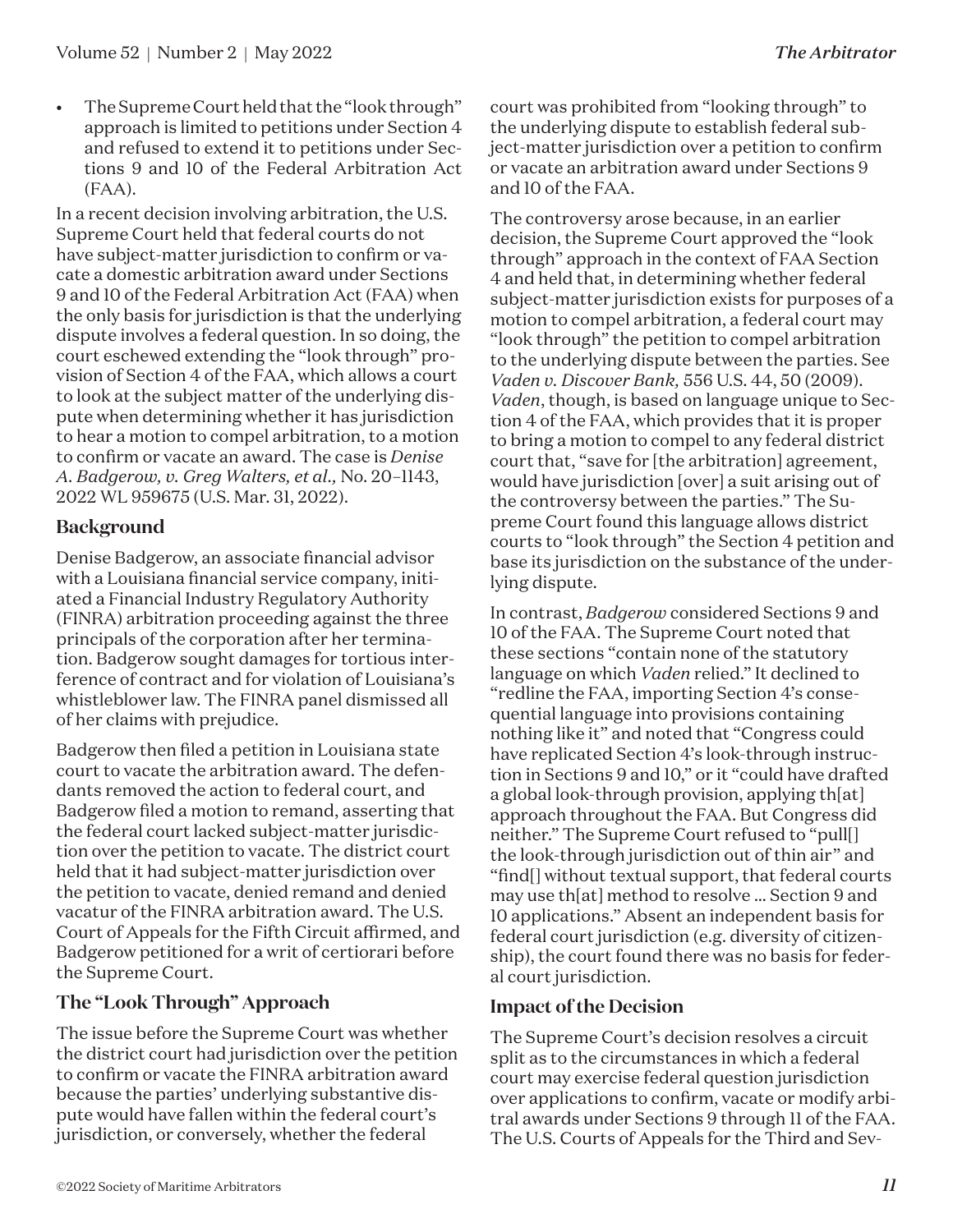enth Circuits had held that the "look through" jurisdiction analysis did not apply to such petitions. See *Magruder v. Fid. Brokerage Servs. LLC,* 818 F.3d 285, 288 (7th Cir. 2016); *Goldman v. Citigroup Global Mkts., Inc.,* 834 F.3d 242, 255 (3d Cir. 2016). The U.S. Courts of Appeals for the First, Second, Fourth and Fifth Circuits, however, had held that the "look through" approach did apply to petitions under Sections 9 through 11 of the FAA. See *Quezada v. Bechtel OG & C Constr. Servs., Inc.,* 946 F.3d 837, 843 (5th Cir. 2020); *McCormick v. Am. Online, Inc.,* 909 F.3d 677, 682 (4th Cir. 2018); *Ortiz-Espinosa v. BBVA Sec. of Puerto Rico, Inc.,* 852 F.3d 36, 47 (1st Cir. 2017); *Doscher v. Sea Port Grp. Sec. LLC,* 832 F.3d 372, 382 (2d Cir. 2016).

Importantly, the court's decision in Badgerow does not apply in cases where the underlying arbitration award is subject to the Convention on the Recognition and Enforcement of Foreign Arbitral Awards (the New York Convention). This is because the New York Convention independently establishes a federal district court's subject-matter jurisdiction over petitions to confirm or vacate an award where the award falls under the Convention – i.e., foreign awards or awards rendered in the United States that have an international component (see *Bergesen v. Joseph Muller Corp.,* 710 F.2d 928, 932 (2d Cir. 1983); *Zhang v. Dentons U.S. LLP,* 2021 WL 2392169, at \*3 (C.D. Cal. June 11, 2021)). In contrast, the FAA does not provide an independent basis for federal subject-matter jurisdiction over petitions to confirm or vacate domestic arbitration awards. Thus, absent diversity jurisdiction (28 U.S.C. §1332(a)), a petitioner must show federal question jurisdiction under 28 U.S.C. § 1331 in order to bring the petition in federal court.

Maritime disputes commonly involve international parties or components. An award issued in such a case would fall under the New York Convention, and federal courts would have jurisdiction to confirm or vacate such an award. *See e.g. Commodities & Minerals Enterprise, Ltd. v. CVG Ferrominera Orinoco, C.A.*, No. 1:19-cv-11654, 2020 WL 7261111 at \*4 (S.D.N.Y. Dec. 10, 2020) (confirming international arbitration award issued in arbitration administered by the Society of Maritime Arbitrators and stating that "the Federal Arbitration Act provides federal jurisdiction over those arbitral awards that are governed by the New York Convention. See 9 U.S.C. § 203."); *Kondot S.A. v. Duron LLC,* 21

Civ. 3744 (ER), 2022 WL 523902 (S.D.N.Y. Feb. 22, 2022) (confirming maritime international arbitration award under the New York Convention and Chapter Two of the FAA). However, under *Badgerow,* federal courts do not have jurisdiction to confirm or vacate a domestic maritime award where the only asserted basis for jurisdiction is that the underlying dispute, if brought in federal court, would be subject to federal question or admiralty and maritime jurisdiction.

An earlier version of this article appeared on the website of Holland & Knight LLP.

### SMA Award Service…. At-a-Glance

### *By Robert C. Meehan, Partner, Eastport Maritime, SMA Vice-President*

During any charter party negotiation, one provision that now attracts considerable attention deals with which party will be responsible for determining whether a port or berth is safe. The focus on this subject has been heightened, without doubt, by the recent *Athos* ruling by the highest court in the land. In practice, however, once a casualty has occurred and the safety of the port or berth is at issue, responsibility for the damage can seem elusive; was it the charterer sitting in an office in Manhattan, the owner having prior experience with the port or berth, or a seasoned vessel Master physically navigating the vessel? The short answer is: "each or all of them, depending on the facts." Below is a selection of three SMA cases in which the Panel was divided on questions of port or berth safety and the allocation of responsibility for damage to the vessel.

### **M/V STAR B, SMA No. 3813 (November 19, 2003) (Manfred Arnold, Tom Fox, John Ring)**

*NYPE – Grounded – Safe Port – SMA Rules [Section 26] – Pilot Error – Altered/False Logbooks – Good Navigation and Seamanship – Mutual Fault – Attorney Fees and Costs*

The STAR B, a time-chartered vessel, loaded lumber and general cargo at Sao Francisco (Brazil)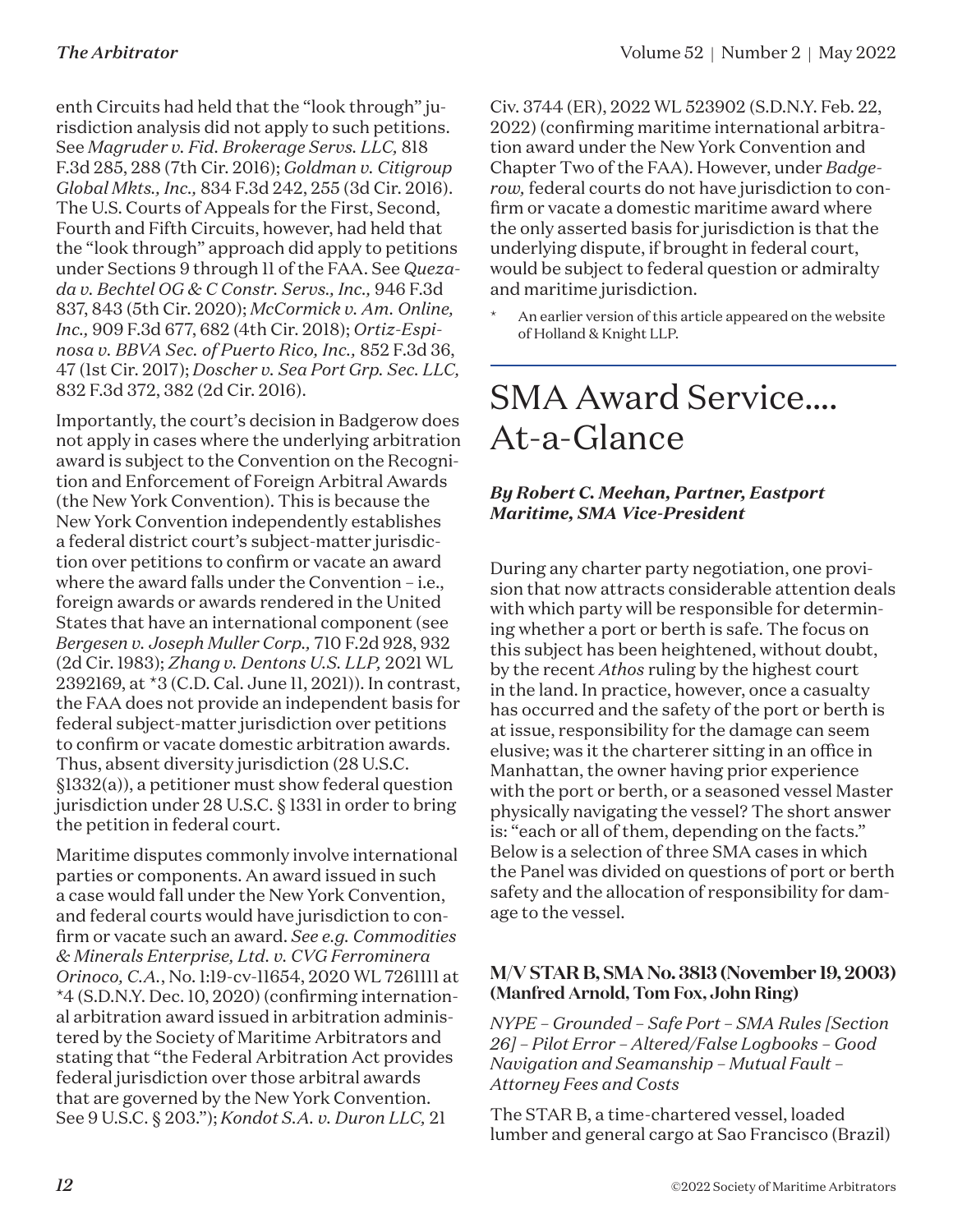for discharge at San Juan (Puerto Rico), Rio Haina (Dominican Republic), and Kingston (Jamaica). While enroute from San Juan to Rio Haina, due to congestion at Rio Haina, the charterer diverted the vessel to Santo Domingo (Dominican Republic) to complete her discharge. After arriving at Santo Domingo, the vessel drifted offshore for two days awaiting berthing after which, rather than having the vessel berth at Santo Domingo, the Charterer instructed the vessel to proceed to Boca Chica, a small port about 20 miles east of Rio Haina, to complete her discharge. The vessel arrived at Boca Chica, and, shortly after taking on board the pilot to enter the channel, the vessel went aground. After the grounding, the Master attempted to free the vessel using its own power, against the warnings of the local average adjuster. The vessel was subsequently freed the following day by a chartered tug. The Master then notified the charterer that Boca Chica was unsafe for the vessel. The charterer replied that if the Master refused to bring the vessel in, it would be placed off-hire. After consulting with the owner, the Master entered Boca Chica, discharged her cargo and departed without further incident.

Owner alleged that the charterer breached the charterparty safe port warranty, claiming that the grounding caused damage to the vessel's hull, stern tube and controllable pitch propeller requiring drydocking, as well as lost hire while effecting repairs. Owner contended that the charts, navigational publications and Notice to Mariners inadequately depicted the port approach, and questioned the experience and ability of the pilot.

Charterer maintained that the vessel grounded outside the buoyed channel, claiming that competent mariners routinely entered Boca Chica safely. Charterer further maintained that the charts and other navigational aids were accurate and reliable, that the pilot did not cause the grounding and that the grounding could have been averted by the exercise of prudent seamanship.

The panel stated there was sufficient evidence to support Owner's contention that Boca Chica was unsafe when the vessel arrived. The outermost port hand entrance buoy (No.1) was missing which was not highlighted by charts or the navigational publications or the Notice to Mariners. Also, the remaining buoys were unmarked. Further, the range markers were not properly maintained and

were not lighted and thus were difficult to discern from seaward. The charts also failed to depict the proper relative buoy positions. Lastly, the pilot was unlicensed and had no formal training in handling vessels of the size of the M/V STAR B.

However, the panel noted there was also sufficient evidence to support charterer's argument that the grounding could have been averted by the exercise of good seamanship. The Master testified that he had not prepared a voyage plan and that no navigational fixes were charted because GPS positions and radar distances were not recorded. The Master testified that he had never used the GPS system while on board the vessel. The Master also testified that there were no local pilot notices or Notices to Mariners on board for the area although the Master was in possession of one of the main local charts which depicted a well-defined track with a marked course and distance for the vessel's next port upon departing Boca Chica as well as professionally recorded navigational fixes. The panel noted that those publications warned mariners that lights and buoys are unreliable in the Dominican Republic. Moreover, the panel found "most damning to the master's credibility" that "he both erased entries in the rough log and rewrote the log entries so that they would adhere to his version of events."

After considering all the evidence and the parties' arguments, the panel unanimously ruled that the port of Boca Chica was unsafe when the vessel called. Nevertheless, the panel majority denied owner's claim in full, relying upon an excerpt from "Scrutton on Charter Parties and Bills of Lading" to support their conclusion that the Master's "negligence [was] sufficiently serious to sever the causal connection between the order and the damage to the vessel." The panel majority awarded an allowance toward charterer's legal fees and costs and assessed the arbitrator fees in full against the owner.

The dissenting opinion disagreed, asserting that the breach of the charterparty warranties of a safe berth and port was a contributing cause of the grounding. The dissent quoted language from an earlier award that the dissenting arbitrator believed was applicable to the charterer and owner in this case:

Both were guilty of taking a calculated risk which failed. Owners' right to rely upon the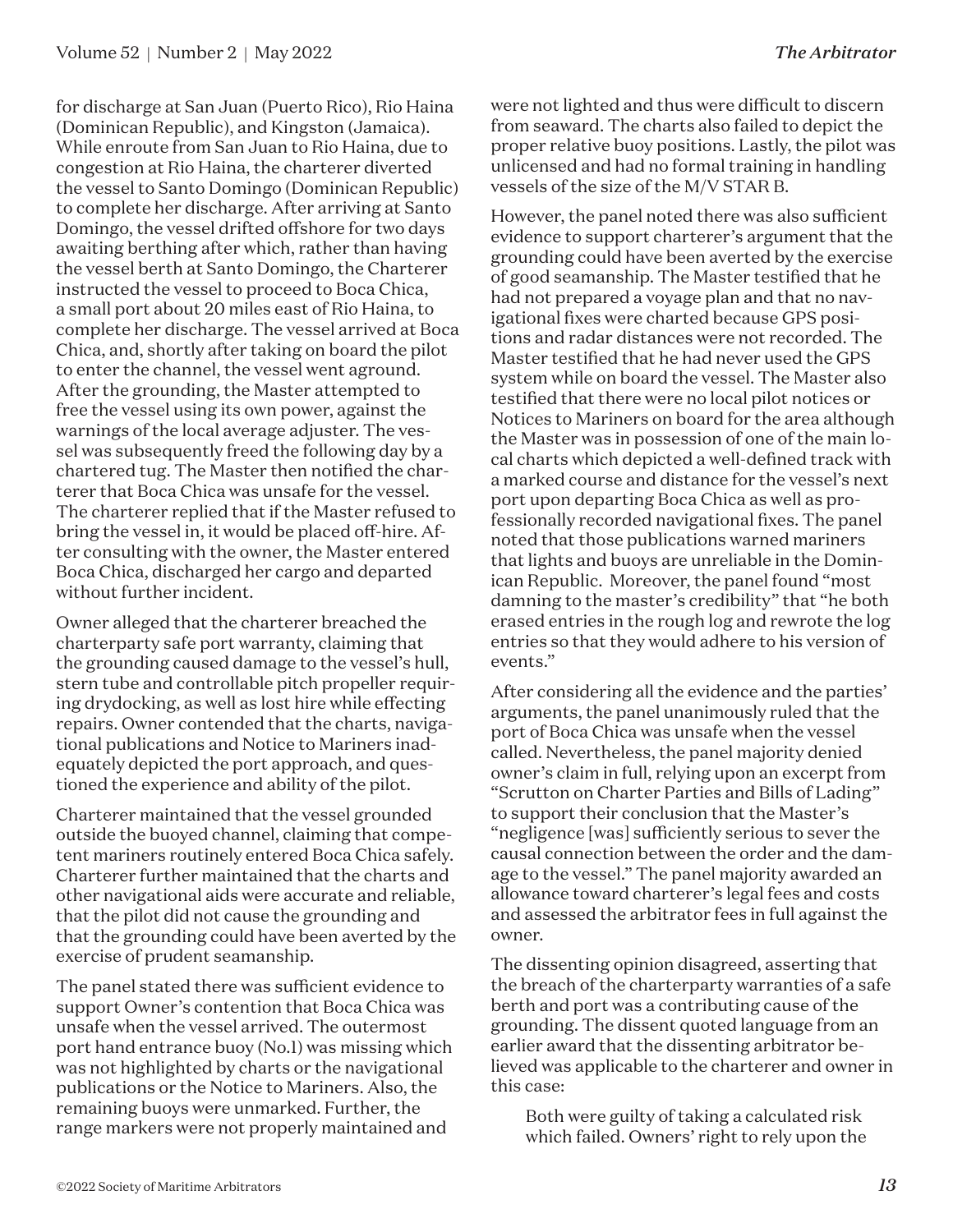safe port, safe berth warranties of the contract does not extend to their ignoring obvious unsafe and dangerous conditions that in all probably could exist. Likewise, the giving of such a warranty is an assurance that these obvious unsafe and dangerous conditions don't and won't exist. The damages which were sustained were brought about by a mutual lack of appreciation to the dangers…1

The dissenting arbitrator expressed the view that rather than treating the Master's negligence as superseding negligence, the panel should have treated it as contributory negligence.

#### **M/T MIMOSA, SMA No. 4338 (March 9, 2018) (Manfred Arnold, David Martowski, Charles Anderson)**

*SHELLTIME4 - Oil Spill – Safe Port/Berth – Due Diligence – SMA Rules [Section 21] - Attorney Fees and Costs*

This third partial final award (PFA) in this arbitration makes for an interesting weekend read and follows two earlier awards. The initial  $PFA^2$  was issued for the purpose of assisting discovery and the preservation of evidence, followed by a second PFA3 where the panel granted charterer's application to file a motion to dismiss owner's claim pursuant to SMA Rule 21 on the ground that owner failed to carry its burden of proof that charterer had breached its duty of due diligence by nominating an unsafe berth without prejudice to the charterer's right to present its defense submissions and witness testimony if the Rule 21 motion were denied. This motion resulted in a third PFA (SMA No. 4338) which is the subject of this "at-a-glance."

The M/T MIMOSA was fixed on a short-term time charter for a period of minimum 30 days to a maximum of 120 days in charterer's option. The charterparty form was SHELLTIME 4 which requires that the charterer exercise due diligence to ensure the vessel is employed between safe ports and berths. The pertinent provision, Clause 4, reads in part: "Charterers do not warrant the safety of any place to which they order the vessel and shall be under no liability in respect thereof except for loss or damage by their failure to exercise dull diligence as aforesaid." The time-charterer employed the vessel in its "tanker pool" along with vessels from other owners, subsequently fixing the MIMOSA for

a voyage loading crude oil from Puerto Esmeraldas (Ecuador) for discharge at Quintero (Chile) at a single-point-mooring (SPM). The charterparty format for this voyage charter was ASBATANKVOY.

The vessel arrived at Quintero and moored to the SPM in compliance with port regulations, in part requiring a tug attached to the vessel stern to maintain a safe distance from the SPM and prevent the vessel from swinging and damaging the flexible cargo hoses.4 Approximately seven hours into the discharge operation a second tug arrived to replace the existing tug which was assigned to another job. Shortly into the tug changeover, things began to unravel rapidly, beginning with the vessel starting to turn quickly, prompting the tug to tighten the line to the vessel's stern. The vessel then began to shift astern causing the two hawsers securing the vessel's bow to the SPM to part, resulting in increasing the tension to the bolts and flanges connecting the cargo hoses and causing them to detach from the SPM. During this time, the vessel's crew promptly closed the vessel's manifold, serving to contain the oil spilled on board the vessel to the vessel's deck, but the ruptured cargo hoses resulted in a significant amount of oil spilling into Quintero Bay, estimated to be about 39 metric tons. The entire episode beginning with transferring the towline from the first to the second tug and ending with the cargo hoses detaching from the SPM lasted about 22 minutes.

The gist of owner's claim was that charterer breached its duty of due diligence to nominate a safe berth at Quintero. Charterer denied liability, presenting a counterclaim for lost profits for loss of the use of the vessel resulting from the oil spill.

The oil spill necessitated the involvement of the Chilean Government Authorities who ordered the Naval Prosecutor to initiate "Investigación Sumaria Administrativa" (ISA) proceedings to determine the cause of the incident and identify responsible parties for the oil spill. The proceedings lasted over two years. In addition, owner engaged two expert witnesses to testify on vetting practices in the petroleum industry and vessel navigation.

The ISA investigation concluded that essentially all personnel involved in the tug transfer operation were culpable. The Master for not properly instructing the watch officer on the tug changeover and not properly supervising the operation, the local pilot and Second Officer for failing to remain on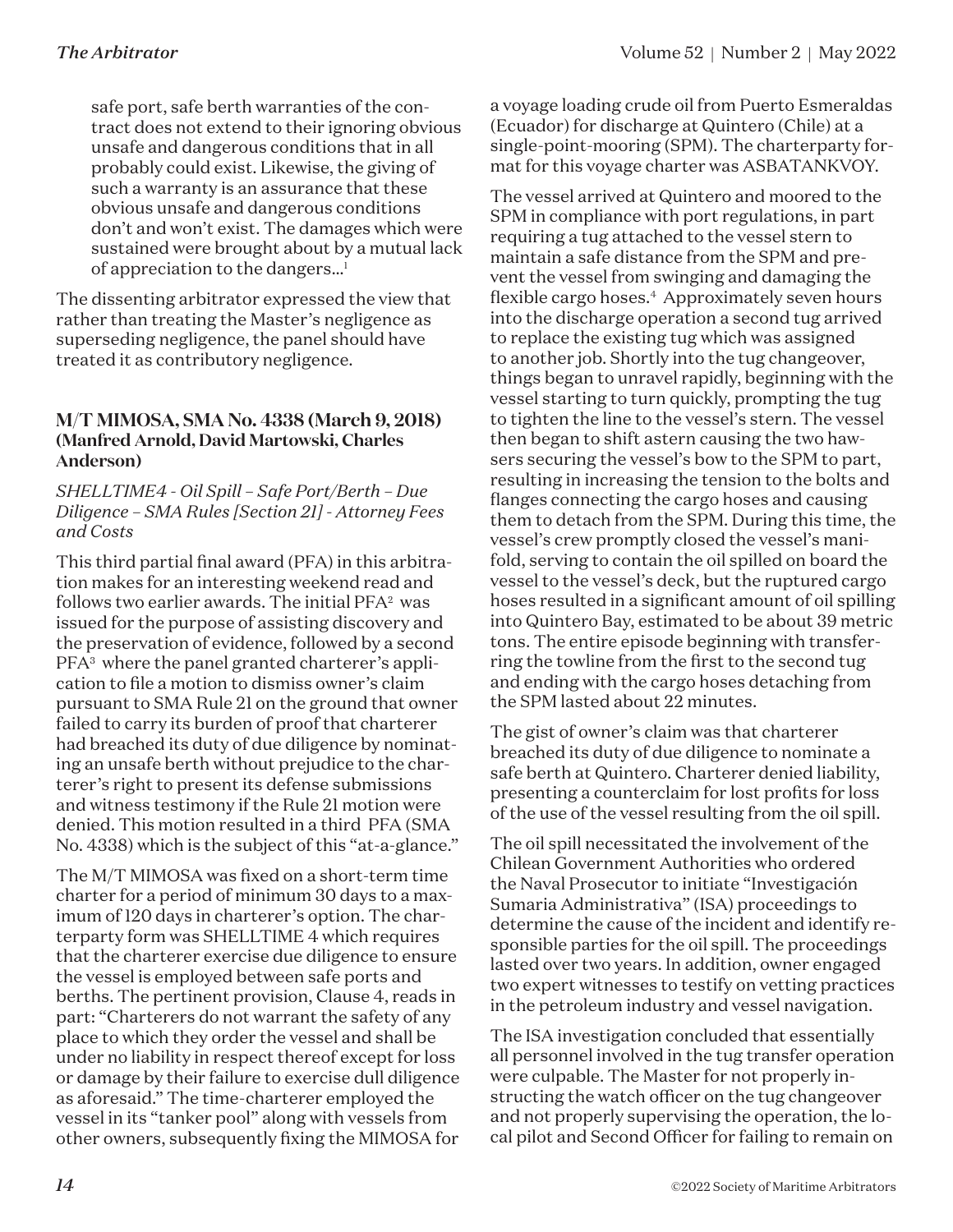the bridge overseeing the operation, and the tug pilot for pulling too hard on the stern line heightening the parting of the lines and disengagement of the hoses to the SPM. The ISA investigation also determined the SPM operator was at fault for not properly maintaining the SPM mooring system and not considering procedures to minimize the risk of spills during tug changeovers. Further, the ISA held that the mooring hawsers were noncompliant in length and rupture force with the Operator's own Maneuverability Study conducted years earlier.

Owner's expert vetting witness testified that electronic vetting is a "best industry practice" citing the Marine Terminal Information System (MTIS) program of the OCIMF<sup>5</sup> which was created in 2011 and contains information about the physical properties, operations, and management systems of numerous terminals worldwide, including the SPM in question. He pointed out that 47 of the 50 data fields were missing information and observations which would have alerted charterer of the need to make further inquiries had charterer implemented a vetting process.

The panel found that the owner failed to carry its burden of proof that charterer breached its obligation to exercise due diligence in nominating a safe berth. The panel majority concluded that based on the testimony and evidence presented, there was ample evidence of negligent conduct on the part of the Master, vessel personnel and pilot. The majority also noted that the only testimony supporting owner's position was that of owner's expert vetting witness, but found that no evidence was presented indicating that the OCIMF database contained sufficient information concerning the SPM to have allowed charterer to accurately assess its safety. Further, when reviewing the vessel operations at the SPM for the 3 years prior to the vessel incident, owner's vetting expert admitted he was unaware of the occurrence of any event that that would have converted the SPM from a declared safe berth to an unsafe berth. The panel majority also noted that owner could have insisted on a charterparty provision for pre-nomination terminal vetting but elected not to and that owner belatedly was attempting to impose on charterer an elevated level of due diligence. The panel majority therefore granted charterer's motion to dismiss owner's claim, holding that owner had not carried its burden of proving that charterer breached

its duty of due diligence in nominating the SPM facility. The dissenting opinion disagreed, asserting that the owner successfully presented a prima *facie case* that the SPM was unsafe and that had the charterer been required to present its case, then owner would have been afforded the opportunity to examine other witnesses through whom it may have strengthened its position and proved its contentions.

#### **M/V SEMINOLE PRINCESS, SMA No. 4239 (August 28, 2014) (Charles Measter, James Warfield, Thomas Fox)**

#### *NYPE Time – Grounding – Safe Port – Masters Negligence - Attorney Fees and Costs*

The M/V SEMINOLE PRINCESS was fixed on a time-charter trip for a full cargo of wheat from Adelaide, Australia, for discharge at Makassar, Sulawesi, Indonesia, and Port Kelang, Malaysia. The fixture was on an amended NYPE Time Charter format which included language that the voyage would be "via safe ports, safe berths, always afloat."

The vessel loaded without incident, and after arriving at the first discharge port, Makassar, proceeded to the entrance channel via the NW Approach and ran aground on an uncharted reef. Attempts at refloating the vessel over several days using the main engine and the assistance of a tug proved unsuccessful, and the vessel was only refloated after discharging about six percent of its total cargo into a lightering vessel. A surveyor from the vessel's Classification Society inspected the vessel and issued an Interim Certificate, imposing Conditions of Class covering the damage, requiring the damage be rectified within one month of the grounding (later amended to within one year of the grounding to coincide with the vessel's next scheduled drydock). The charterer negotiated a second voyage with same load and discharge options, which was performed without incident, following which the vessel proceeded to her scheduled drydock to effect repairs.

The crux of this dispute centered on whether it was proper for the Master to have taken the NW Approach rather than the WSW/Buoyed Approach. Charterer asserted that Makassar was a safe port and that the Master was grossly negligent when he took the vessel through the NW Approach. Char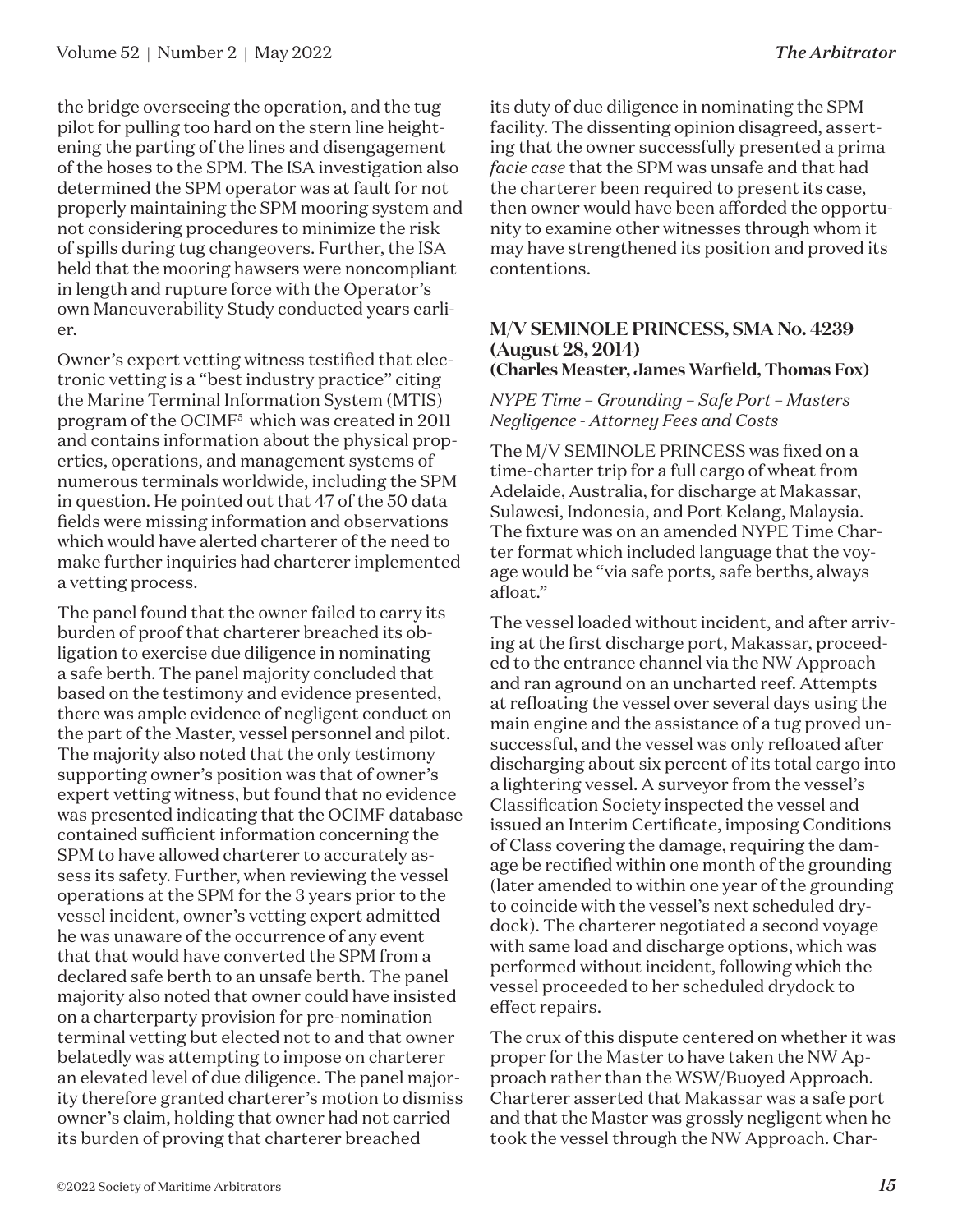terer's expert witness highlighted that one of the main charts for the NW Approach described it as very narrow, surrounded by blue-shaded areas before emerging into a more open area within the reef system. The expert witness stated: "one thing I want to bring up is that mariners, when they see blue on a chart, that means stay away, and the Master went right across the blue." Furthermore, two pertinent sections of one of the local pilotage publications, "Admiralty Sailing Directions: Indonesian Pilot" ("Sailing Directions"), highlighted the changing coral formations at the entrance to the NW Approach – which the Sailing Directions cautioned was best transited with local knowledge – which would have alerted the vessel's officers to the potential dangers lurking at that entrance. Charterer also pointed out that the "Sailing Directions" stated that pilots would only take vessels through the WSW/Buoyed Approach. Lastly, Charterer stated that over a little more than four-year period, it sent close to 100 vessels into Makassar, the majority being the size of the M/V SEMINOLE PRINCESS, all of which entered and departed via the WSW/Buoyed approach without incident. The Charterer added that after the SEMINOLE PRIN-CESS was refloated, the vessel also entered and departed via the WSW/Buoyed Approach.

The vessel's Master testified that the NW Approach had a recommended track, with almost a direct line to the port as opposed to the WSW/ Buoyed Approach which required several sharp turns. Further, the charts indicated that the NW Approach offered more than sufficient depth to accommodate the vessel as well as an abundance of available landmarks; and that, although the WSW/Buoyed Approach had a buoyed channel, the charts warned that the buoys were unreliable, convincing the Master to use the NW Approach. The Master further stated that local knowledge was not required with respect to entering via the NW Approach, disputing that taking a pilot would have prevented the casualty. Owner maintained that the uncharted reef in the NW Approach rendered Makassar an unsafe port in breach of charterer's warranty of providing a safe port. Owner further argued that should the panel conclude that the charterer and Master shared responsibility for the casualty, which owner strongly denied, the damages should be apportioned in accordance with their comparative fault.

The panel majority found that the proper exercise of prudent navigation and good seamanship by a Master who had not previously called Makassar should have resulted in his having chosen the WSW/Buoyed approach, adding that the Master's avoidance of this Approach based on the unreliability of buoys in that channel was not credible. The Master's apparent sole reliance on the warnings and advice of the charts and "Sailing Directions" led directly to the vessel's grounding at the entrance to the NW Approach. Addressing owner's comparative fault argument, the panel majority found that the NW Approach was unsafe for the vessel, that Makassar was a safe port and that the Master could have avoided the grounding through more prudent voyage planning and the exercise of good seamanship by choosing the WSW/Buoyed approach. Thus, there was no basis to consider comparative fault. The panel majority held that all of charterer's claims had succeeded and denied owner's counterclaim.

The dissenting opinion stated the NW Approach was considered a safe approach according to the "Sailing Directions" and charts, while acknowledging that the Master could be criticized for failing to engage a local pilot. The dissent concluded that the Master and charterer shared responsibility for the grounding, the Master for failing to utilize a pilot and charterer by nominating a port with a charted Approach that had an uncharted reef. Had this port had only one safe entrance, then a case could be made that the Master's negligence was the sole cause of the casualty. As there were four entrances to the port, and the one chosen by the Master turned out to be unsafe because of an uncharted obstruction, charterer's negligence was also implicated in the casualty.

- 1 "OCEANIC FIRST," SMA No. 1054 (1976)
- 2 SMA No. 4245 (2015). The panel directed owner to produce to charterer on a confidential basis all ISA documents.
- 3 SMA No. 4304 (2017)
- 4 The SPM is a flat cylindrical buoy body approximately 12M in diameter and 5.3M high. The SPM has a roller bearing assembly to permit the moored tanker to rotate freely around the SPM. The vessel is secured to the SPM with two double mooring hawsers with a chafe chain attached to the end of each hawser. Regulations also require the use of at least one 50-ton bollard pull tug tied to the vessel stern to maintain a safe distance from the SPM and prevent the vessel from swinging and damaging the flexible cargo hoses. Partial Final Award at p. 6852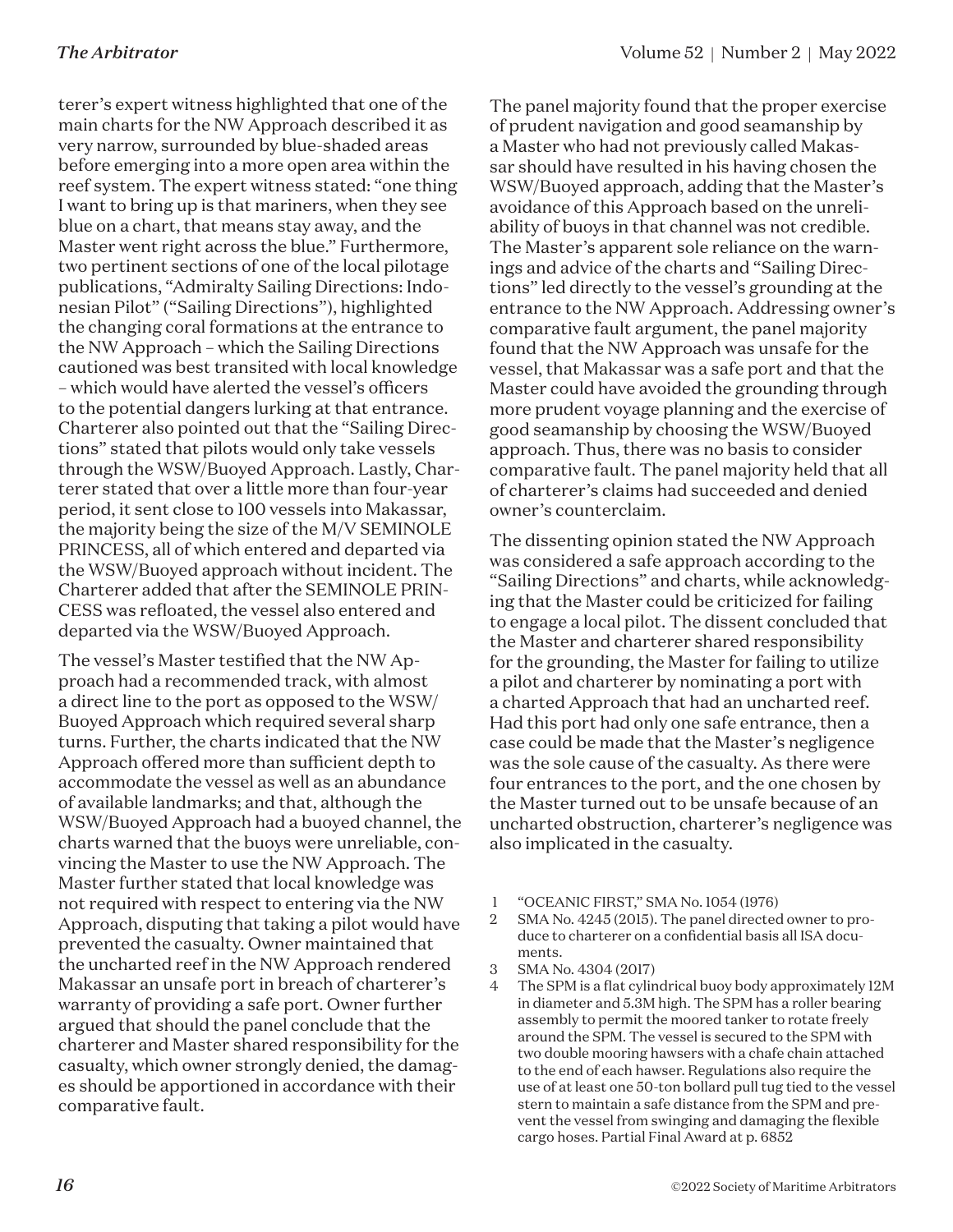5 The Oil Companies International Marine Forum (OCIMF) was formed in April 1970 in response to the growing public concern about marine pollution, particularly by oil. In the 52 years since, OCIMF has grown to become a leading authority on safety for the global marine industry and today has over 100 member companies and consultancy status at the International Maritime Organization (IMO).

### Focus on SMA Members

The SMA is pleased to welcome **Captain James C. DeSimone** as a member. Captain DeSimone has held senior management positions in the maritime industry, having served for more than sixteen years as Deputy Commissioner & Chief Operating Officer of the Ferry Division of the New York City Department of Transportation, from which he retired in 2020.

Prior to assuming that position, Captain DeSimone was engaged in management in the high-speed ferry and towing and transportation sectors of the industry as well as serving in the administration of the State University of New York Maritime College at Fort Schuyler. During his sea-going career, Captain DeSimone sailed in all shipboard capacities up to and including Master and served as Port Captain.

Captain DeSimone holds various professional degrees, including an MBA and a Professional Certificate in Chartering from the Association of Shipbrokers and Agents. He is a U.S. Coast Guard licensed Master of Steam or Motor Vessels of Any Gross Tons upon Oceans. Captain DeSimone has been honored during his career to receive a number of professional awards including the U.S. Coast Guard Meritorious Public Service Award and the degree of Doctor of Science ("honoris causa") from the State University of New York.

### Spotlight on the SMA

### **SMA at the Admiralty Law Institute, Tulane University – March 30-April 1, 2022**

SMA President **LeRoy Lambert** participated on a Panel discussing "Arbitration of Seafarer Claims."

### **SMA Luncheon - April 13, 2022**

The SMA's monthly luncheon featured a well-received presentation by **Mike Leahy**, Managing Director, and **Claudia Botero-Gotz,** Senior Lawyer, of Gard (North America), Inc. on "Container Ship Fires and Cargo Misdeclarations."

#### **SMA at the GNOBFA (The Greater New Orleans Barge Fleeting Association) River and Marine Industry Seminar, New Orleans – April 27-29, 2022**

SMA member (and chair of the SMA Mediation Committee) **Robert Milana** participated on a Panel addressing the pros and cons of mediation.

### **SMA at the MLA ("Maritime Law Association") Spring Meeting – May 4-6, 2022**

SMA members participated both in person and virtually at the recent MLA Spring Meeting held in New York City on May 4-6, 2022. The SMA enjoys a long-standing relationship with the MLA, exemplified by the MLA-SMA Liaison Committee which works to identify significant issues and operates as a sounding board for both organizations. President **LeRoy Lambert** spoke about "Professionalism in the Practice of Maritime Law: Reflections on 37 Years of Being a Maritime Lawyer" to a well-attended meeting of the MLA's In-House Counsel Committee. He also presented to the Practice and Procedure Committee on the topic of arbitration of Jones Act seafarer injury claims under post-injury/ advance wage agreements containing arbitration provisions. **LeRoy Lambert, Lucienne Bulow, David Martowski, Tom Fox, David Gilmartin, Charles Anderson** and **Jim Shirley** were among the SMA members who attended the MLA's Arbitration and ADR Committee meeting where the discussion focused on topics and papers about the 100th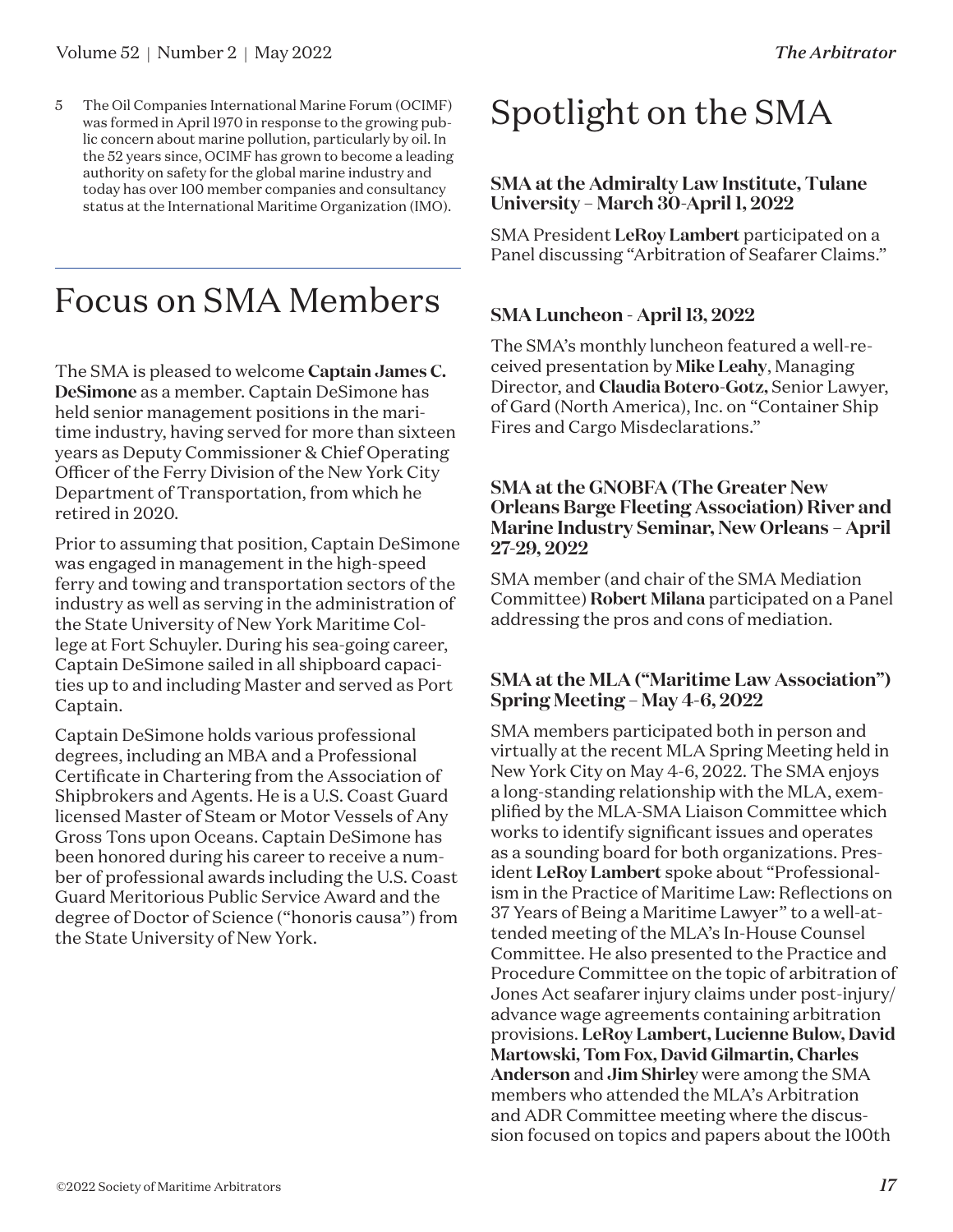anniversary of the Federal Arbitration Act in 2025. At the MLA's Salvage Committee meeting and the MLA's General Meeting, SMA member **Tom Fox** reported on the status of changes to the SMA's Salvage Rules and MARSALV and advised that the MLA would be notified once the changes were completed and ratified. SMA members **Charles Anderson** (chair of the SMA Yacht Committee), **Michael Fackler, LeRoy Lambert** and **Michael Monahan** attended the MLA's Recreational Boating Committee meeting. SMA member **Lucienne Bulow** attended the Offshore Industries meeting as well as the meeting of the Carriage of Goods Committee, where discussion centered on difficulties discharging vessels on the U.S. West Coast and resulting supply chain problems.

### **SMA at China Maritime Arbitration Commission (CMAC)'s June 17, 2022, China High-Level Dialogue on Maritime and Commercial Arbitration (CHDOMACA)**

The one-day virtual conference will focus on the latest trends in China's arbitration practice and will feature leading maritime and commercial arbitration experts from China and abroad to discuss and exchange views on the development of the current arbitration system. The SMA will participate with two or three speakers via videotaped presentation in the first session, "Hot Topics in Maritime and Commercial Arbitration." The event can be viewed online with simultaneous language translation. For further information, please see [http://](http://www.cmacnewsletter.cn/en/index.php?id=107) [www.cmacnewsletter.cn/en/index.php?id=107](http://www.cmacnewsletter.cn/en/index.php?id=107)

### **SMA Committee Chairs for 2022/23**

SMA President Lambert has announced the following Committee Chairs for 2022/23:

*The Arbitrator* Co-Editors: Dick Corwin Louis Epstein Sandra R. M. Gluck

*ASBA and BIMCO Liaison* Soren Wolmar

*Audit Committee* Michael J. Hand

*Award Service Committee* Bengt E. Nergaard

*By-Laws and Rules* Louis Epstein

*Education Committee* Austin L. Dooley

*Friends & Supporters* Müge Anber-Kontakis

*ICMA Committee* David W. Martowski

*Insurance Committee* Richard J. Decker

*Luncheons* Molly McCafferty

*Marketing Committee* Anne P. Summers

*Mediation* Robert A. Milana

*Membership* William H. Quinn

*Offshore Wind Committee* George J. Tsimis

*Professional Conduct* Svend H. Hansen, Jr.

*Salvage* Thomas F. Fox

*SMA/MLA Liaison Committee* Dick Corwin

*Technology Committee* Daniel J. Schildt

*Yacht Committee* Charles B. Anderson